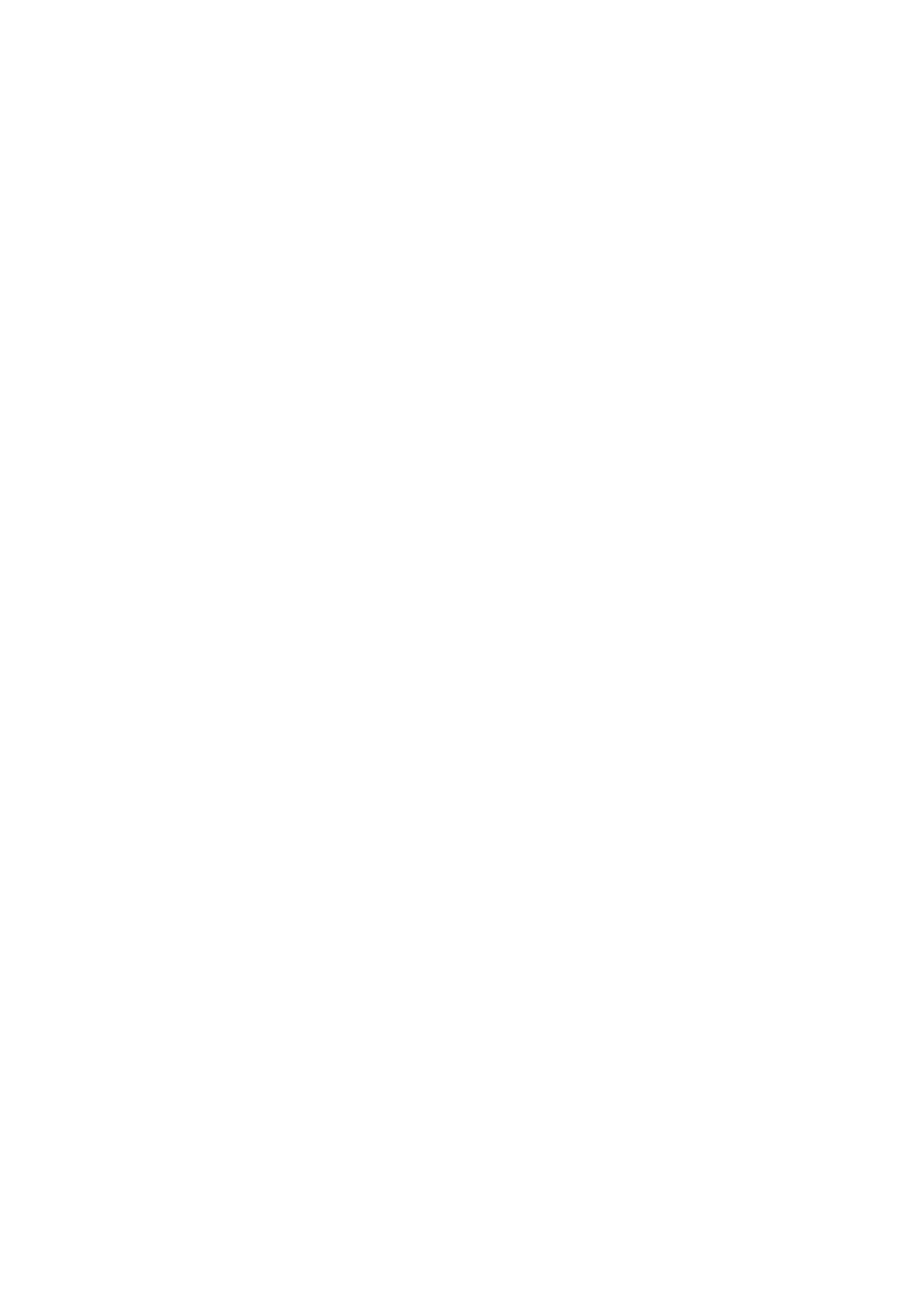## **Tenant Fees Bill**

## **CONTENTS**

#### *Prohibitions etc applying to landlords and letting agents*

- 1 Prohibitions applying to landlords
- 2 Prohibitions applying to letting agents
- 3 Prohibited and permitted payments
- 4 Effect of a breach of section 1 or 2
- 5 Treatment of holding deposit

#### *Enforcement*

- 6 Enforcement by local weights and measures authorities
- 7 Enforcement by district councils
- 8 Financial penalties
- 9 Power to amend maximum financial penalties
- 10 Recovery by enforcement authority of amount paid
- 11 Interest on payments under section 10
- 12 Offences
- 13 Offences by bodies corporate
- 14 Duty to notify when taking enforcement action
- 15 Recovery by relevant person of amount paid
- 16 Assistance to recover amount paid
- 17 Restriction on terminating tenancy

#### *Amendments to the Consumer Rights Act 2015*

- 18 Duty to publicise fees on third party websites
- 19 Information about membership of client money protection scheme
- 20 Penalties for continuing breach of duty

#### *Amendments to the Housing and Planning Act 2016*

21 Enforcement of client money protection schemes for property agents

#### *Lead enforcement authority*

- 22 Lead enforcement authority
- 23 General duties of the lead enforcement authority
- 24 Enforcement by the lead enforcement authority

#### *General interpretation*

25 Meaning of "letting agent" and related expressions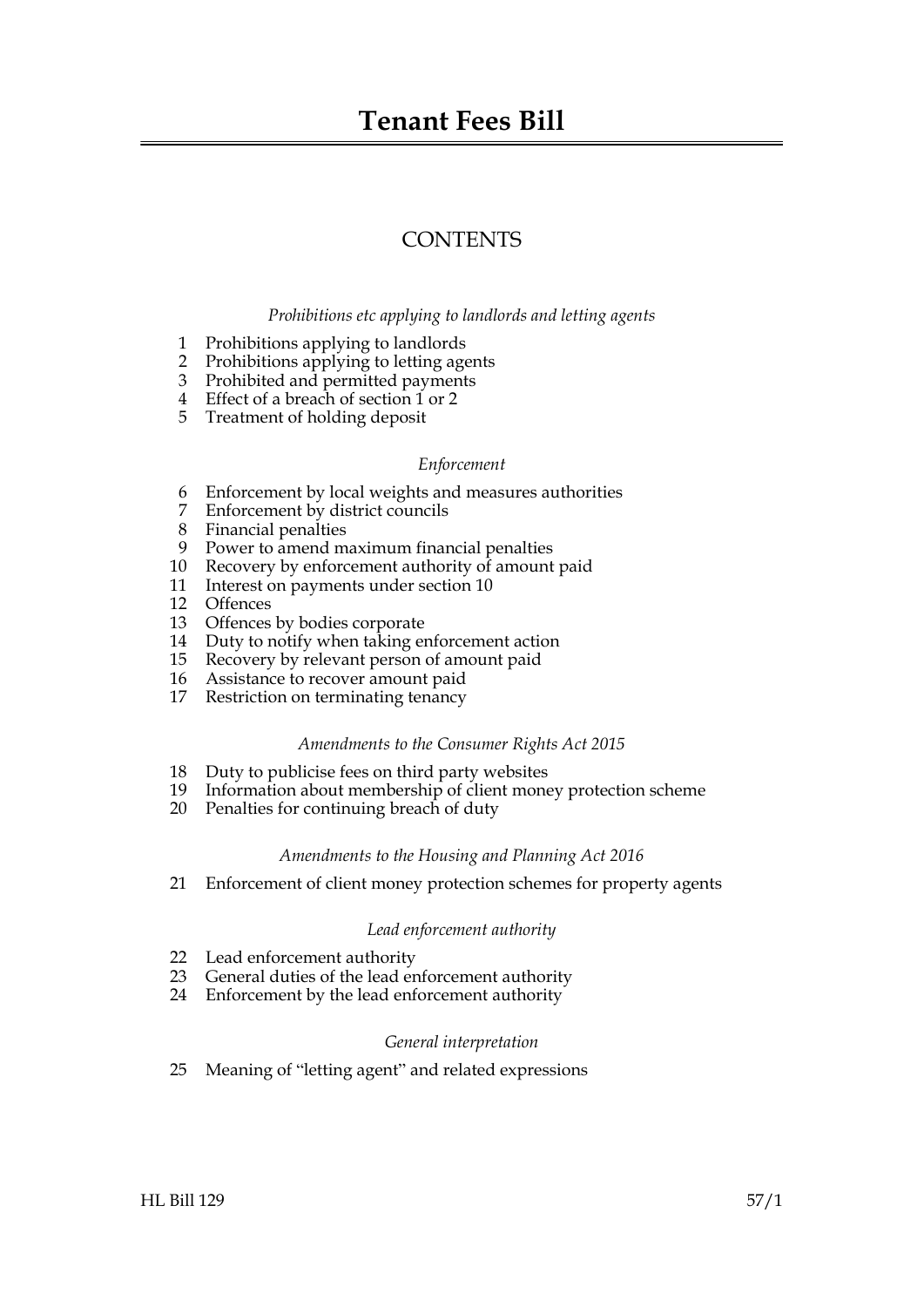#### 26 Interpretation

#### *Final provisions*

- 27 Consequential amendments<br>28 Transitional provision
- Transitional provision
- 29 Financial provisions
- 30 Crown application
- 31 Extent
- 32 Commencement
- 33 Short title

Schedule 1 — Permitted payments

Schedule 2 — Treatment of holding deposit

Schedule  $3$  – Financial penalties etc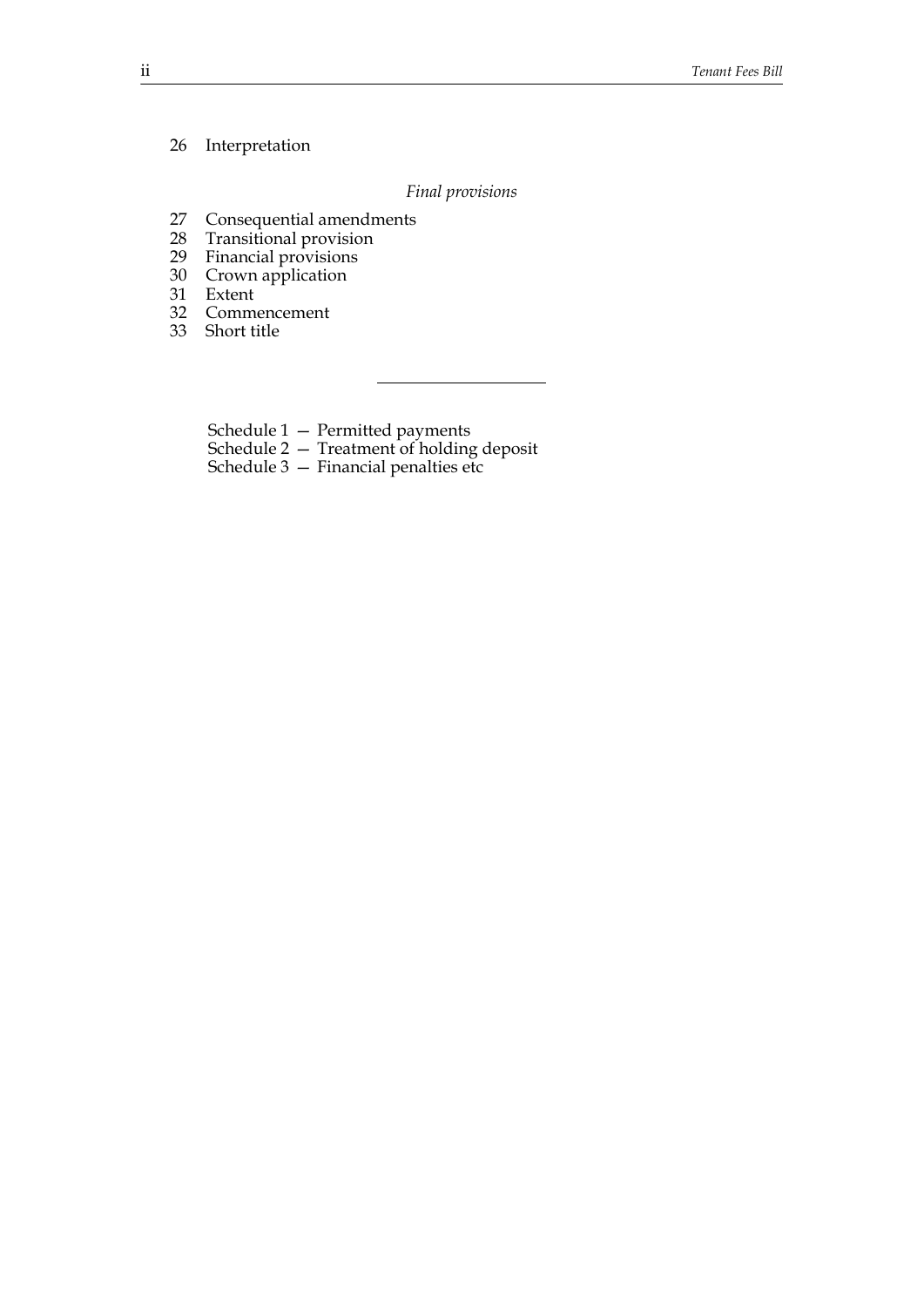# A **BILL**

#### TO

Make provision prohibiting landlords and letting agents from requiring certain payments to be made or certain other steps to be taken; to make provision about the payment of holding deposits; to make provision about enforcement and about the lead enforcement authority; to amend the provisions of the Consumer Rights Act 2015 about information to be provided by letting agents and the provisions of the Housing and Planning Act 2016 about client money protection schemes; and for connected purposes.

E IT ENACTED by the Queen's most Excellent Majesty, by and with the advice and consent of the Lords Spiritual and Temporal, and Commons, in this present **B** EIT ENACTED by the Queen's most Excellent Majesty, by and with consent of the Lords Spiritual and Temporal, and Commons, Parliament assembled, and by the authority of the same, as follows:  $-$ 

*Prohibitions etc applying to landlords and letting agents*

#### **1 Prohibitions applying to landlords**

- (1) A landlord must not require a relevant person to make a prohibited payment to the landlord in connection with a tenancy of housing in England.
- (2) A landlord must not require a relevant person to make a prohibited payment to a third party in connection with a tenancy of housing in England.
- (3) A landlord must not require a relevant person to enter into a contract with a third party in connection with a tenancy of housing in England if that contract is—
	- (a) a contract for the provision of a service, or
	- (b) a contract of insurance.
- (4) Subsection (3) does not apply if the contract is for  $-$ 
	- (a) the provision of a utility to the tenant, or
	- (b) the provision of a communication service to the tenant.
- (5) A landlord must not require a relevant person to make a loan to any person in connection with a tenancy of housing in England. *15*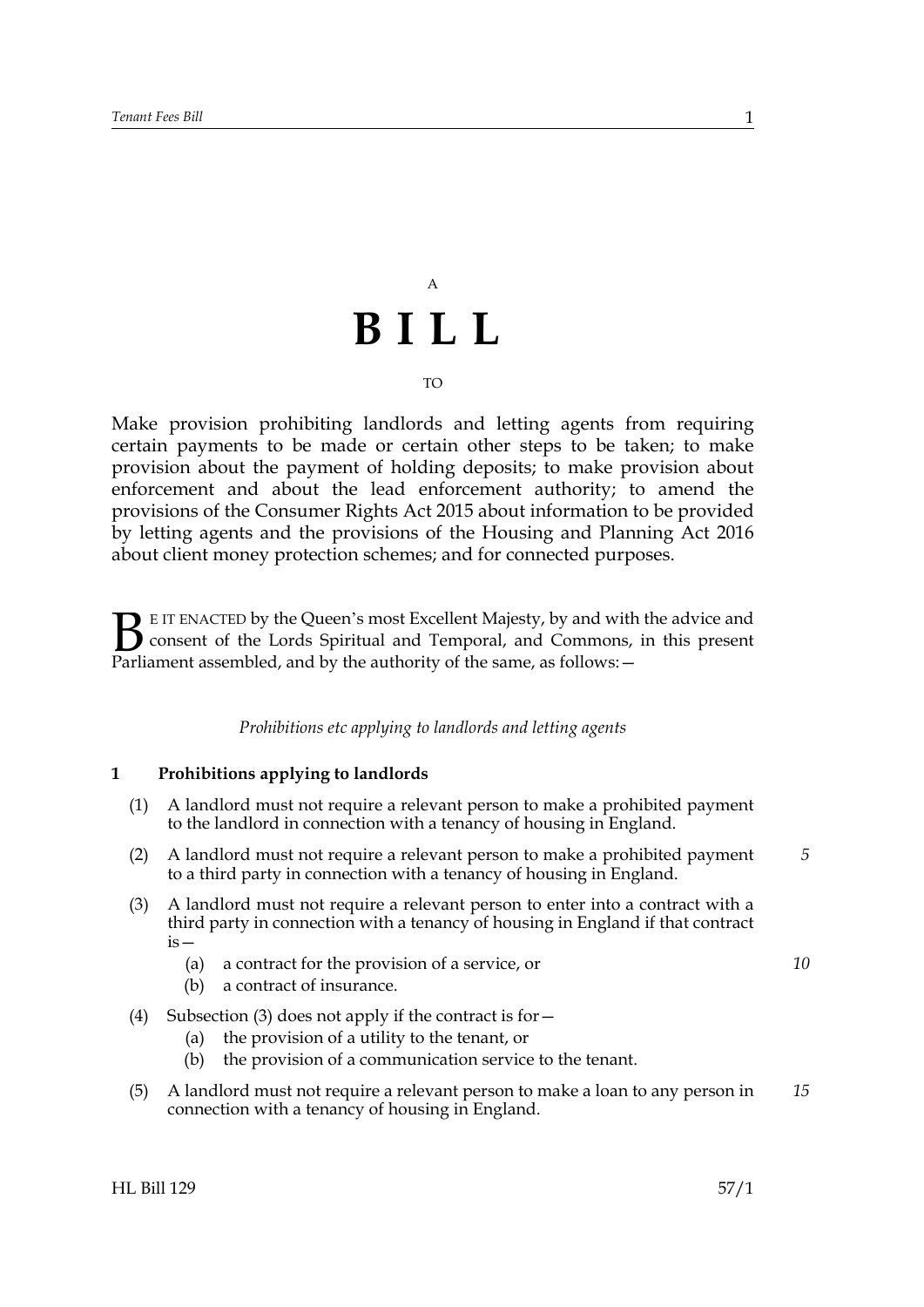|   | (6) | For the purposes of this section, a landlord requires a relevant person to make<br>a payment, enter into a contract or make a loan in connection with a tenancy of<br>housing in England if and only if the landlord –                                                                                                           |                                                                                                                                                                                                                                                                        |    |
|---|-----|----------------------------------------------------------------------------------------------------------------------------------------------------------------------------------------------------------------------------------------------------------------------------------------------------------------------------------|------------------------------------------------------------------------------------------------------------------------------------------------------------------------------------------------------------------------------------------------------------------------|----|
|   |     | (a)                                                                                                                                                                                                                                                                                                                              | requires the person to do any of those things in consideration of the<br>grant, renewal, continuance, variation, assignment, novation or<br>termination of such a tenancy,                                                                                             | 5  |
|   |     | (b)                                                                                                                                                                                                                                                                                                                              | requires the person to do any of those things pursuant to a provision of<br>a tenancy agreement relating to such a tenancy which requires or<br>purports to require the person to do any of those things in the event of<br>an act or default of the person,           | 10 |
|   |     | (c)                                                                                                                                                                                                                                                                                                                              | requires the person to do any of those things pursuant to a provision of<br>a tenancy agreement relating to such a tenancy which requires or<br>purports to require the person to do any of those things if the tenancy<br>is varied, assigned, novated or terminated, |    |
|   |     | (d)                                                                                                                                                                                                                                                                                                                              | enters into a tenancy agreement relating to such a tenancy which<br>requires or purports to require the person to do any of those things<br>other than in the circumstances mentioned in paragraph (b) or (c),                                                         | 15 |
|   |     | (e)                                                                                                                                                                                                                                                                                                                              | requires the person to do any of those things -<br>as a result of an act or default of the person relating to such a<br>(i)<br>tenancy or housing let under it, and<br>otherwise than pursuant to, or for the breach of, a provision of<br>(ii)                        | 20 |
|   |     | (f)                                                                                                                                                                                                                                                                                                                              | a tenancy agreement, or<br>requires the person to do any of those things in consideration of<br>providing a reference in relation to that person in connection with the<br>person's occupation of housing in England.                                                  | 25 |
|   | (7) | For the purposes of this section, a landlord does not require a relevant person<br>to make a payment, enter into a contract or make a loan if the landlord gives<br>the person the option of doing any of those things as an alternative to<br>complying with another requirement imposed by the landlord or a letting<br>agent. |                                                                                                                                                                                                                                                                        |    |
|   | (8) | (a)<br>(b)                                                                                                                                                                                                                                                                                                                       | Subsection (7) does not apply if $-$<br>the other requirement is prohibited by this section or section 2 (ignoring<br>subsection $(7)$ or section $2(6)$ , or<br>it would be unreasonable to expect a relevant person to comply with                                   |    |
|   | (9) | (a)<br>(b)                                                                                                                                                                                                                                                                                                                       | the other requirement.<br>In this Act "relevant person" means -<br>a tenant, or<br>a person acting on behalf of, or who has guaranteed the payment of rent<br>by, a tenant.                                                                                            | 35 |
| 2 |     |                                                                                                                                                                                                                                                                                                                                  | Prohibitions applying to letting agents                                                                                                                                                                                                                                | 40 |
|   | (1) | A letting agent must not require a relevant person to make a prohibited<br>payment to the letting agent in connection with a tenancy of housing in<br>England.                                                                                                                                                                   |                                                                                                                                                                                                                                                                        |    |
|   | (2) | A letting agent must not require a relevant person to make a prohibited<br>payment to a third party in connection with a tenancy of housing in England.                                                                                                                                                                          |                                                                                                                                                                                                                                                                        | 45 |
|   | (3) |                                                                                                                                                                                                                                                                                                                                  | A letting agent must not require a relevant person to enter into a contract with<br>a third party in connection with a tenancy of housing in England if the contract                                                                                                   |    |

is—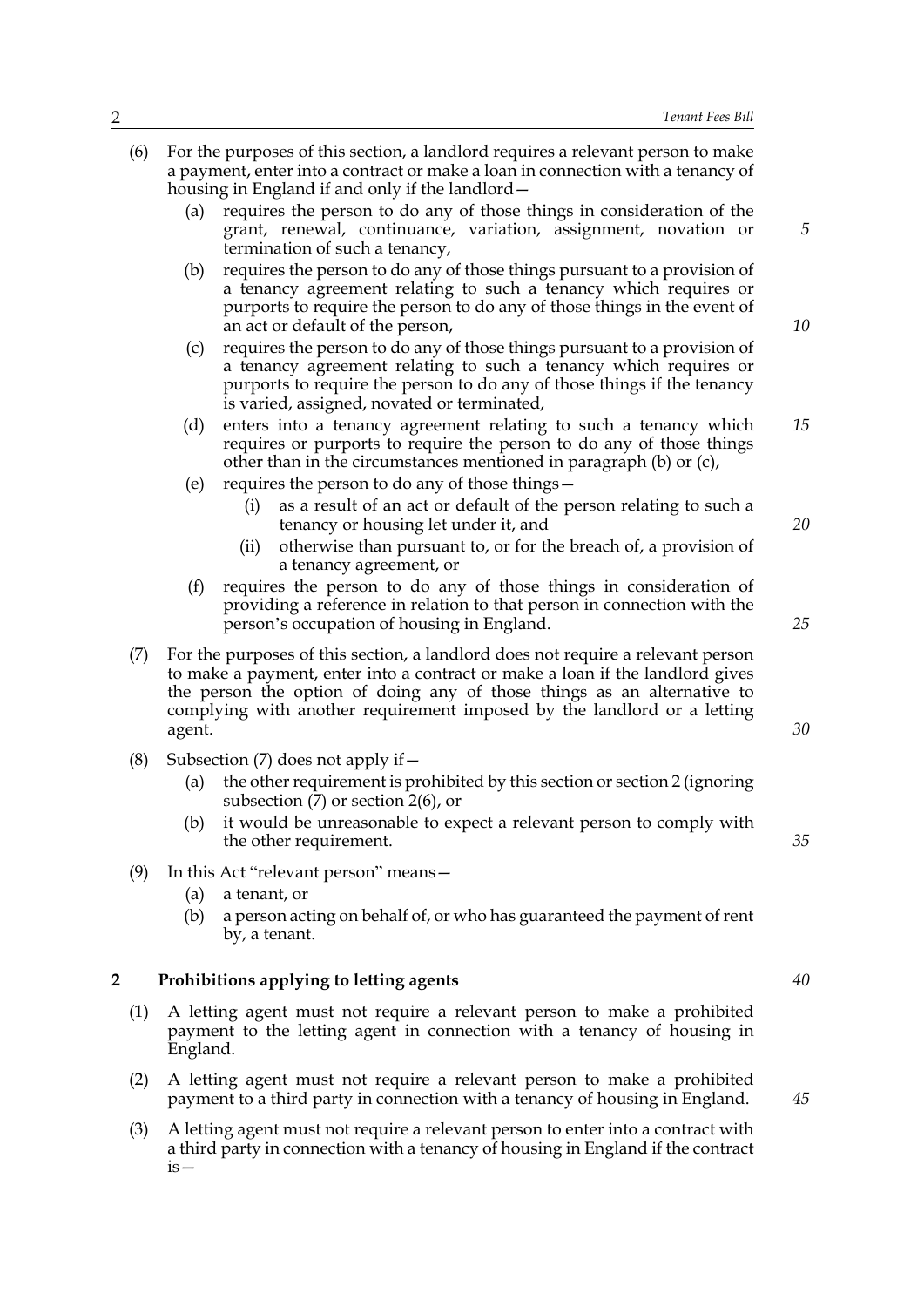- (a) a contract for the provision of a service, or
- (b) a contract of insurance.
- (4) A letting agent must not require a relevant person to make a loan to any person in connection with a tenancy of housing in England.
- (5) For the purposes of this section, a letting agent requires a relevant person to make a payment, enter into a contract or make a loan in connection with a tenancy of housing in England if and only if the letting agent— *5*
	- (a) requires the person to do any of those things in consideration of arranging the grant, renewal, continuance, variation, assignment, novation or termination of such a tenancy,
	- (b) requires the person to do any of those things pursuant to a provision of an agreement with the person relating to such a tenancy which requires or purports to require the person to do any of those things in the event of an act or default of the person,
	- (c) requires the person to do any of those things pursuant to a provision of an agreement with the person relating to such a tenancy which requires or purports to require the person to do any of those things if the tenancy is varied, assigned, novated or terminated, *15*
	- (d) requires the person to do any of those things—
		- (i) as a result of an act or default of the person relating to such a tenancy or housing let under it, and *20*
		- (ii) otherwise than pursuant to, or for the breach of, an agreement entered into before the person's act or default, or
	- (e) requires the person to do any of those things in consideration of providing a reference in relation to that person in connection with the person's occupation of housing in England.
- (6) For the purposes of this section, a letting agent does not require a relevant person to make a payment, enter into a contract or make a loan if the letting agent gives the person the option of doing any of those things as an alternative to complying with another requirement imposed by the letting agent or the landlord. *30*
- (7) Subsection (6) does not apply if  $-$ 
	- (a) the other requirement is prohibited by this section or section 1 (ignoring subsection  $(6)$  or section  $1(7)$ , or
	- (b) it would be unreasonable to expect a relevant person to comply with the other requirement. *35*
- (8) This section does not apply to a requirement imposed by a letting agent on a relevant person if—
	- (a) the requirement is imposed by the letting agent in consideration of providing a service to a tenant,
	- (b) as part of that service the agent finds housing for the tenant to rent and the tenant rents that housing, and
	- (c) the agent does not act on behalf of the landlord of that housing, whether in relation to that housing or any other housing.

#### **3 Prohibited and permitted payments**

(1) For the purposes of this Act a payment is a prohibited payment unless it is a permitted payment by virtue of Schedule 1.

*10*

*25*

*40*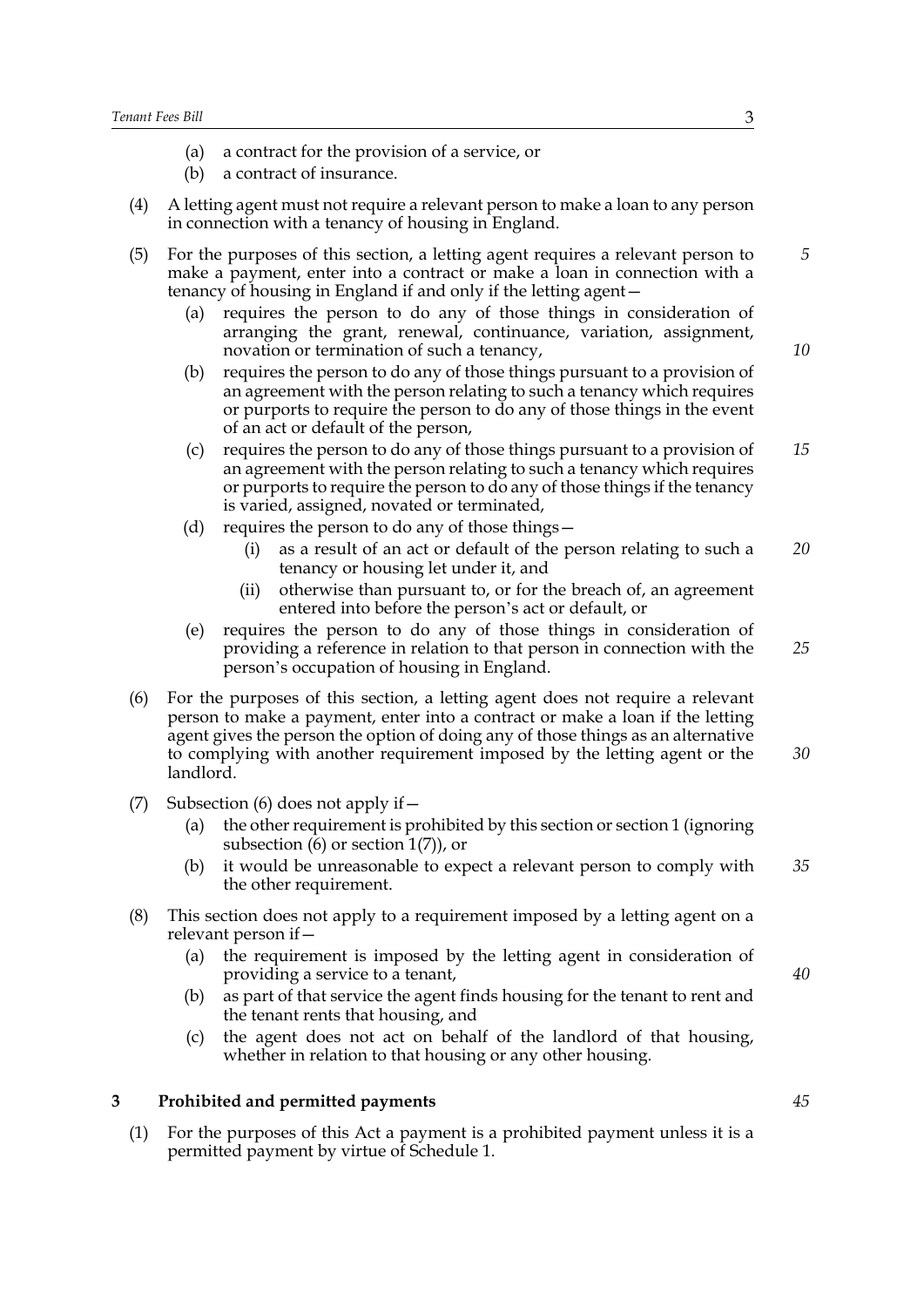- (2) The Secretary of State may by regulations made by statutory instrument amend Schedule 1 by adding, modifying or removing a reference to a permitted payment.
- (3) The power in subsection (2) does not extend to removing rent from the categories of payment which are permitted payments under this Act.
- (4) Regulations under this section—
	- (a) may make different provision for different purposes;
	- (b) may make supplemental, incidental, consequential, transitional, transitory or saving provision.
- (5) Subject to subsection (6), a statutory instrument containing regulations under this section may not be made unless a draft of the instrument has been laid before and approved by a resolution of each House of Parliament. *10*
- (6) Subsection (5) does not apply to a statutory instrument containing only regulations under this section which amend the amount for the time being set out in paragraph 5(2)(a) of Schedule 1 (maximum amount of permitted payment on variation, assignment or novation of a tenancy) for the purposes only of reflecting changes in the value of money. *15*
- (7) A statutory instrument to which subsection (6) applies is subject to annulment in pursuance of a resolution of either House of Parliament.

#### **4 Effect of a breach of section 1 or 2**

- (1) A term of a tenancy agreement which breaches section 1 is not binding on the tenant.
- (2) A term of an agreement between a letting agent and a tenant which breaches section 2 is not binding on the tenant.
- (3) Where a term of an agreement is not binding on a tenant as a result of this section, the agreement continues, so far as practicable, to have effect in every other respect. *25*
- (4) If a relevant person makes a loan to a person pursuant to a requirement which breaches section 1(5) or 2(4), the loan is repayable by the borrower to the relevant person on demand.

#### **5 Treatment of holding deposit**

Schedule 2 makes provision about the treatment of holding deposits.

#### *Enforcement*

#### **6 Enforcement by local weights and measures authorities**

- (1) It is the duty of every local weights and measures authority in England to enforce in its area— *35*
	- (a) section 1 (prohibitions applying to landlords),
	- (b) section 2 (prohibitions applying to letting agents), and
	- (c) Schedule 2 (treatment of holding deposit).

*20*

*30*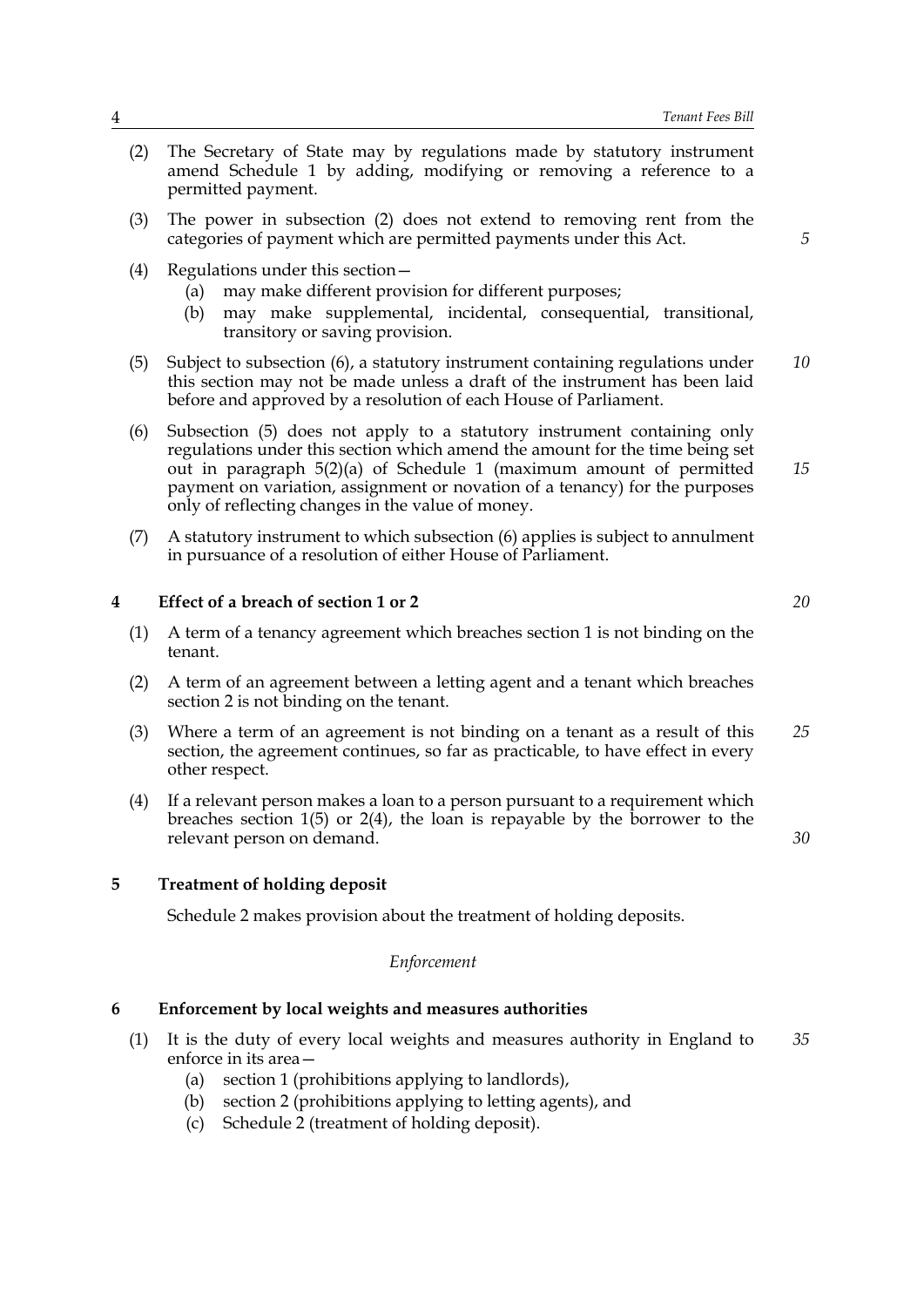- (2) The duty in subsection (1) is subject to sections 14(5) (enforcement by another enforcement authority) and 24 (enforcement by the lead enforcement authority).
- (3) Where a breach of section 1 or 2 or Schedule 2 relates to housing which is located in the area of more than one local weights and measures authority, the breach is taken to have occurred in each of those areas.
- (4) A local weights and measures authority in England must have regard to any guidance issued by the Secretary of State or the lead enforcement authority (if not the Secretary of State) about the exercise of its functions under this Act.
- (5) For the investigatory powers available to a local weights and measures authority in England for the purposes of enforcing this Act, see Schedule 5 to the Consumer Rights Act 2015. *10*
- (6) In paragraph 10 of Schedule 5 to the Consumer Rights Act 2015 (duties and powers to which Schedule 5 applies), at the appropriate place insert "section 6 of the Tenant Fees Act 2018."

#### **7 Enforcement by district councils**

- (1) A district council which is not a local weights and measures authority may enforce sections 1 and 2 and Schedule 2.
- (2) A district council must have regard to any guidance issued by the Secretary of State or the lead enforcement authority (if not the Secretary of State) about the exercise of its functions under this Act. *20*
- (3) For the investigatory powers available to a district council for the purposes of enforcing this Act, see Schedule 5 to the Consumer Rights Act 2015.
- (4) In paragraph 10 of Schedule 5 to the Consumer Rights Act 2015 (duties and powers to which Schedule 5 applies), at the appropriate place insert "section 7 of the Tenant Fees Act 2018." *25*
- (5) In this Act "enforcement authority" means—
	- (a) a local weights and measures authority in England, or
	- (b) a district council which is not a local weights and measures authority.

#### **8 Financial penalties**

- (1) Where an enforcement authority is satisfied beyond reasonable doubt that a person has breached section 1 or 2 or Schedule 2, the authority may impose a financial penalty on the person in respect of the breach.
- (2) The financial penalty  $-$ 
	- (a) may be of such amount as the authority determines, but
	- (b) subject to subsection (3), must not exceed £5,000.
- (3) If the enforcement authority is satisfied beyond reasonable doubt that the person has committed an offence under section 12, the financial penalty—
	- (a) may exceed £5,000, but
	- (b) must not exceed £30,000.

*5*

*15*

*35*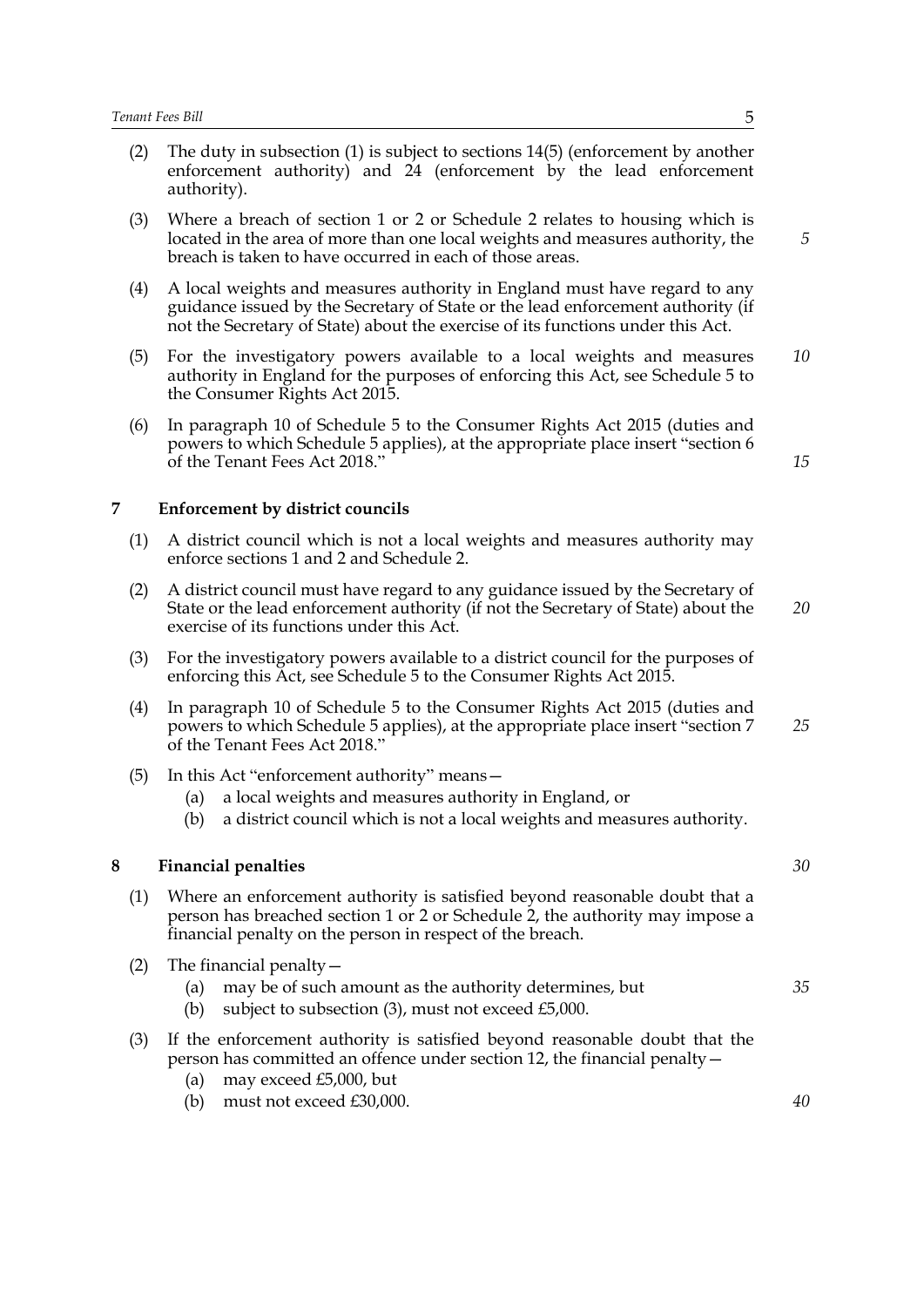(4) An enforcement authority may not impose a financial penalty under this section on a person in respect of any conduct amounting to an offence under section 12 if— (a) the person has been convicted of an offence under that section in respect of the conduct, (b) criminal proceedings for an offence under that section in respect of the conduct have been instituted against the person and the proceedings have not been concluded, or (c) criminal proceedings for an offence under that section in respect of the conduct have been concluded and the person has not been convicted of the offence. (5) An enforcement authority may not impose a financial penalty under this section on a person for a breach of Schedule 2 in relation to a holding deposit  $if -$ (a) the person failed to return the deposit in accordance with that Schedule because the person believed that the landlord was prohibited by section 22 of the Immigration Act 2014 from granting a tenancy of the housing to the tenant, and (b) the person's belief was based on incorrect information provided by the Secretary of State. (6) Only one financial penalty under this section may be imposed in respect of the same breach. (7) An enforcement authority may impose a financial penalty under this section in respect of a breach which occurs outside that authority's area (as well as in respect of a breach which occurs within that area). (8) Schedule 3 makes further provision about financial penalties under this section and other payments required to be made under this Act. *5 10 15 20 25*

#### **9 Power to amend maximum financial penalties**

- (1) The Secretary of State may by regulations made by statutory instrument amend the amount for the time being set out in section  $8(2)(b)$  or  $(3)(a)$  or  $(b)$ (financial penalties). *30*
- (2) The power in subsection (1) may be exercised only where the Secretary of State considers it is expedient to do so to reflect changes in the value of money.
- (3) Regulations under this section may make transitional, transitory or saving provision.
- (4) A statutory instrument containing regulations under this section is subject to annulment in pursuance of a resolution of either House of Parliament.

#### **10 Recovery by enforcement authority of amount paid**

- (1) Subsection (2) applies where an enforcement authority—
	- (a) imposes a financial penalty under section 8 on a landlord or letting agent for breaching section 1 or 2, *40*
	- (b) is satisfied on the balance of probabilities that the breach resulted in a relevant person making a prohibited payment to a landlord, letting agent or third party, and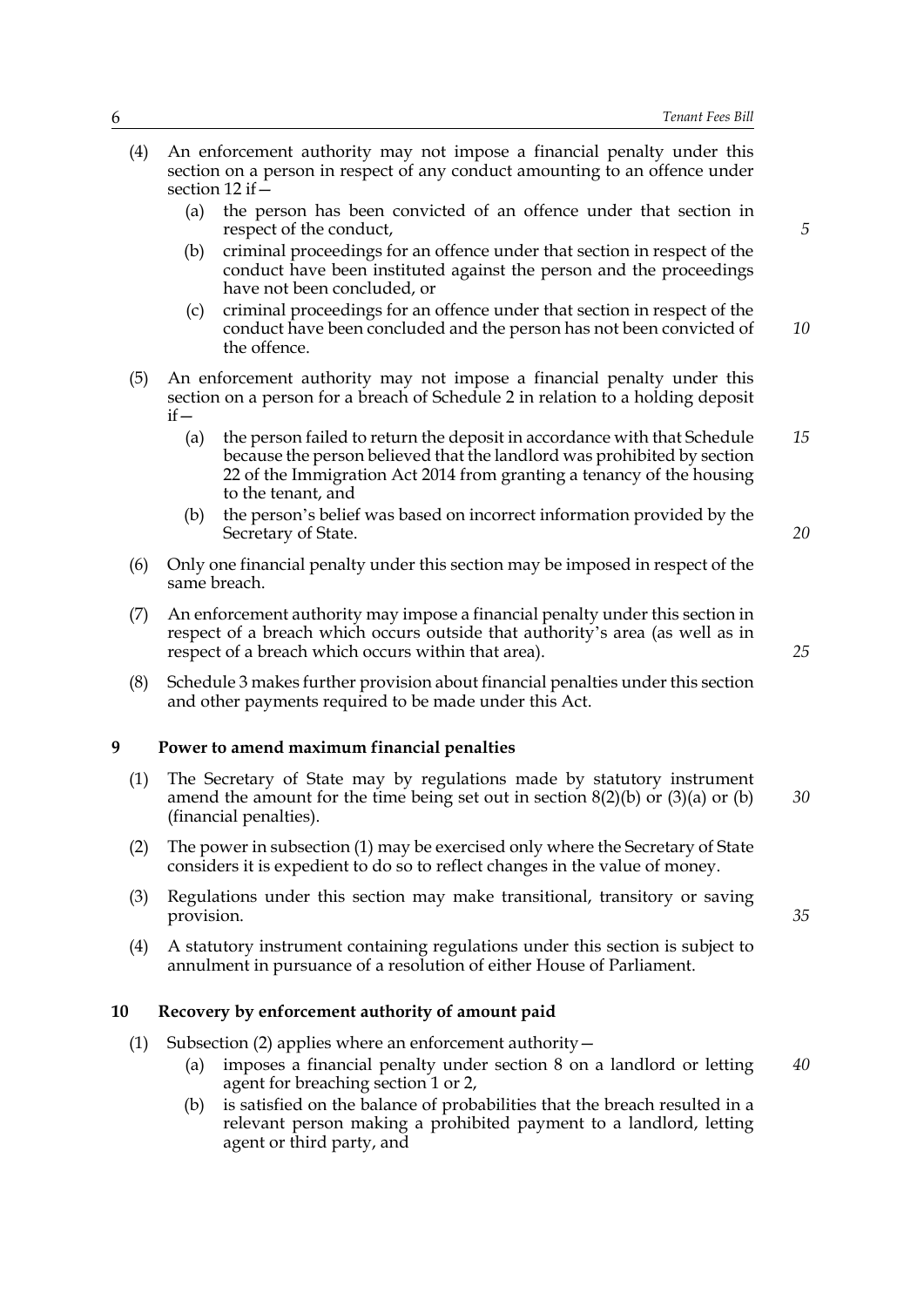|     | (c)                                                                                                                                                                                                                                                                  | is satisfied on the balance of probabilities that all or part of the<br>prohibited payment has not been repaid to the relevant person.                                                                                                                                                                                                                                                                                                                         |    |
|-----|----------------------------------------------------------------------------------------------------------------------------------------------------------------------------------------------------------------------------------------------------------------------|----------------------------------------------------------------------------------------------------------------------------------------------------------------------------------------------------------------------------------------------------------------------------------------------------------------------------------------------------------------------------------------------------------------------------------------------------------------|----|
| (2) | (a)                                                                                                                                                                                                                                                                  | The enforcement authority may require the landlord or letting agent to pay to<br>the relevant person-<br>if none of the prohibited payment has been repaid to the relevant                                                                                                                                                                                                                                                                                     | 5  |
|     | (b)                                                                                                                                                                                                                                                                  | person, the amount of the prohibited payment;<br>if part of the prohibited payment has been repaid to the relevant<br>person, the remaining part of the prohibited payment.                                                                                                                                                                                                                                                                                    |    |
| (3) | (a)<br>(b)                                                                                                                                                                                                                                                           | But subsection (2) does not apply in relation to a prohibited payment if or to<br>the extent that, with the consent of the relevant person -<br>the prohibited payment, or the remaining part of it, has been applied<br>towards a payment of rent under the tenancy, or<br>the prohibited payment, or the remaining part of it, has been applied                                                                                                              | 10 |
|     |                                                                                                                                                                                                                                                                      | towards the tenancy deposit in respect of the tenancy.                                                                                                                                                                                                                                                                                                                                                                                                         |    |
| (4) | (a)                                                                                                                                                                                                                                                                  | Subsection $(5)$ applies where an enforcement authority $-$<br>imposes a financial penalty under section 8 on a landlord or letting<br>agent for breaching section 1 or 2,                                                                                                                                                                                                                                                                                     | 15 |
|     | (b)                                                                                                                                                                                                                                                                  | is satisfied on the balance of probabilities that the breach resulted in a<br>relevant person entering into a contract with a third party, and                                                                                                                                                                                                                                                                                                                 |    |
|     | (c)                                                                                                                                                                                                                                                                  | is satisfied on the balance of probabilities that the relevant person has<br>made a payment or payments under the contract.                                                                                                                                                                                                                                                                                                                                    | 20 |
| (5) | The enforcement authority may require the landlord or letting agent to pay to<br>the relevant person an amount which does not exceed the amount of the<br>payment or (as the case may be) the aggregate amount of the payments that the<br>relevant person has made. |                                                                                                                                                                                                                                                                                                                                                                                                                                                                |    |
| (6) | (a)<br>(b)                                                                                                                                                                                                                                                           | Subsection $(8)$ applies where an enforcement authority $-$<br>imposes a financial penalty under section 8 on a landlord or letting<br>agent for breaching Schedule 2 (treatment of holding deposit), and<br>is satisfied on the balance of probabilities that all or part of the holding<br>deposit has not been repaid to the relevant person.                                                                                                               | 30 |
| (7) | (a)<br>(b)                                                                                                                                                                                                                                                           | Subsection (8) also applies where an enforcement authority -<br>could have imposed a financial penalty under section 8 on a landlord<br>or letting agent for breaching Schedule 2 but for subsection (5) of that<br>section (incorrect belief that immigration-related prohibition on<br>granting tenancy applied), and<br>is satisfied on the balance of probabilities that all or part of the holding<br>deposit has not been repaid to the relevant person. | 35 |
| (8) |                                                                                                                                                                                                                                                                      | The enforcement authority may require the landlord or letting agent to pay to<br>the relevant person-                                                                                                                                                                                                                                                                                                                                                          |    |
|     | (a)                                                                                                                                                                                                                                                                  | if none of the holding deposit has been repaid to the relevant person,<br>the amount of the holding deposit;                                                                                                                                                                                                                                                                                                                                                   | 40 |
|     | (b)                                                                                                                                                                                                                                                                  | if part of the holding deposit has been repaid to the relevant person, the<br>remaining part of the holding deposit.                                                                                                                                                                                                                                                                                                                                           |    |
| (9) | (a)                                                                                                                                                                                                                                                                  | But subsection (8) does not apply in relation to a holding deposit if or to the<br>extent that, with the consent of the relevant person-<br>the holding deposit, or the remaining part of it, has been applied<br>towards a payment of rent under the tenancy, or                                                                                                                                                                                              | 45 |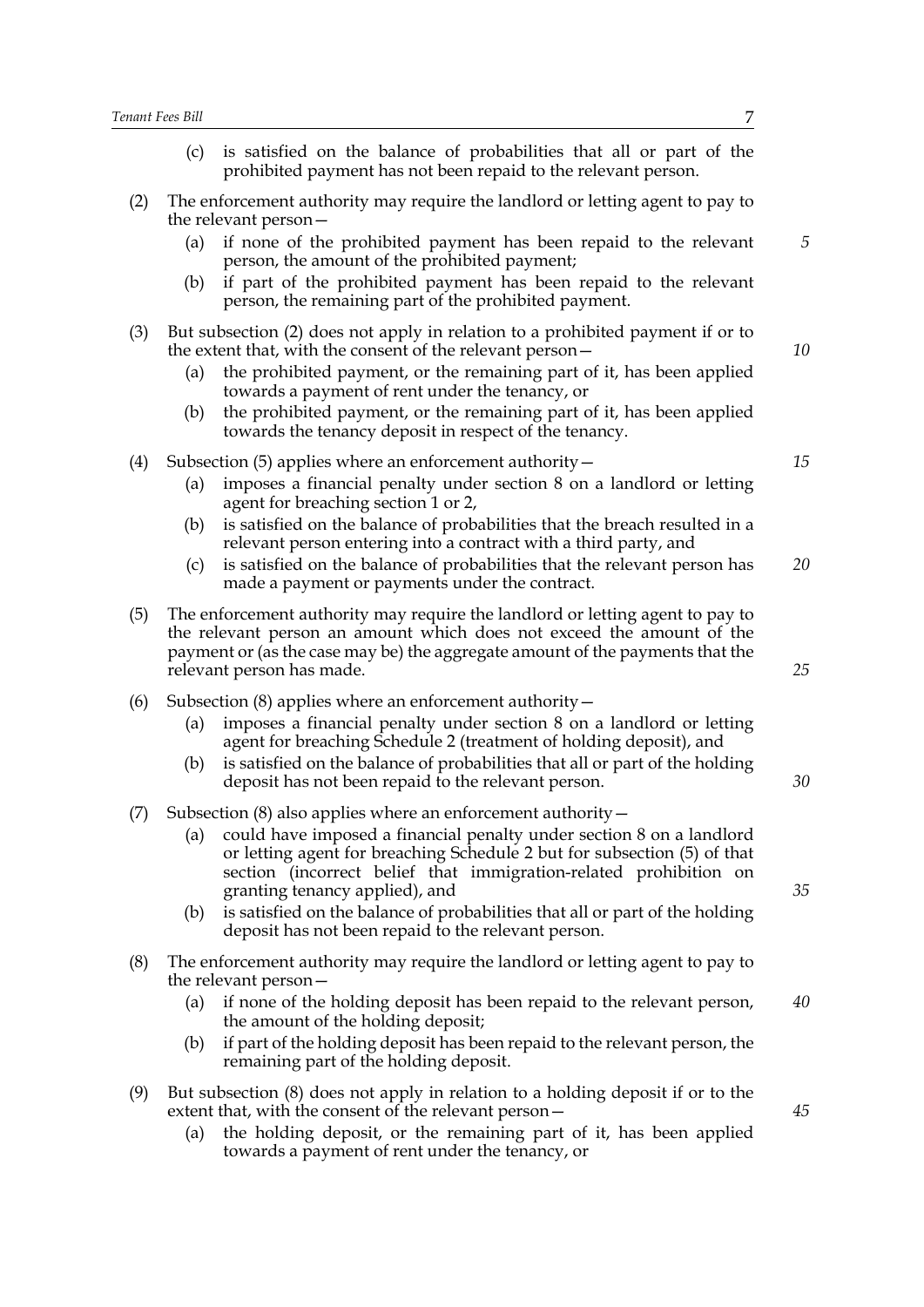- (b) the holding deposit, or the remaining part of it, has been applied towards the tenancy deposit in respect of the tenancy.
- (10) Subsection (2), (5) or (8) does not apply if the relevant person has made an application under section 15 (application to the First-tier Tribunal) for recovery of all or part of the amount or (as the case may be) the aggregate amount referred to in that subsection.

#### **11 Interest on payments under section 10**

- (1) Where an enforcement authority requires a landlord or letting agent to pay an amount under section 10, the authority may require the landlord or letting agent to pay interest on that amount.
- (2) If an enforcement authority requires a landlord or letting agent to pay interest on an amount under subsection  $(1)$  –
	- (a) the amount carries interest from the date specified in subsection (3) until the date on which the amount is paid;
	- (b) the rate of interest is the rate for the time being specified in section 17 of the Judgments Act 1838. *15*
- (3) That date is  $-$ 
	- (a) where the amount is required to be paid under section 10(2), the date on which the prohibited payment was made;
	- (b) where the amount is required to be paid under section 10(5), the day on which the payment or (as the case may be) the first of the payments under the contract was made; *20*
	- (c) where the amount is required to be paid under section  $10(8)$ , the day after the end of the period within which the holding deposit is required to be repaid in accordance with paragraph 4 of Schedule 2.
- (4) The total amount of interest imposed under subsection (1) must not exceed the amount required to be paid under section 10.

#### **12 Offences**

- (1) A person commits an offence if  $-$ 
	- (a) the person breaches section 1 or 2,
	- (b) a relevant penalty has been imposed on the person in respect of a different breach of the same section and the final notice imposing the penalty has not been withdrawn, or the person has been convicted of an offence in respect of such a breach, and
	- (c) the breach mentioned in paragraph (a) occurs within the period of five years beginning with the day on which the relevant penalty was imposed or the person was convicted. *35*
- (2) For the purposes of subsection  $(1)(c)$  a relevant penalty is imposed on the date specified in the final notice in respect of that penalty as the date on which it is served.
- (3) A person guilty of an offence under this section is liable on summary conviction to a fine.
- (4) A person may not be convicted of an offence under this section in respect of the breach mentioned in subsection  $(1)(a)$  if a financial penalty has been imposed under section 8 in respect of that breach.

*10*

*5*

*25*

*30*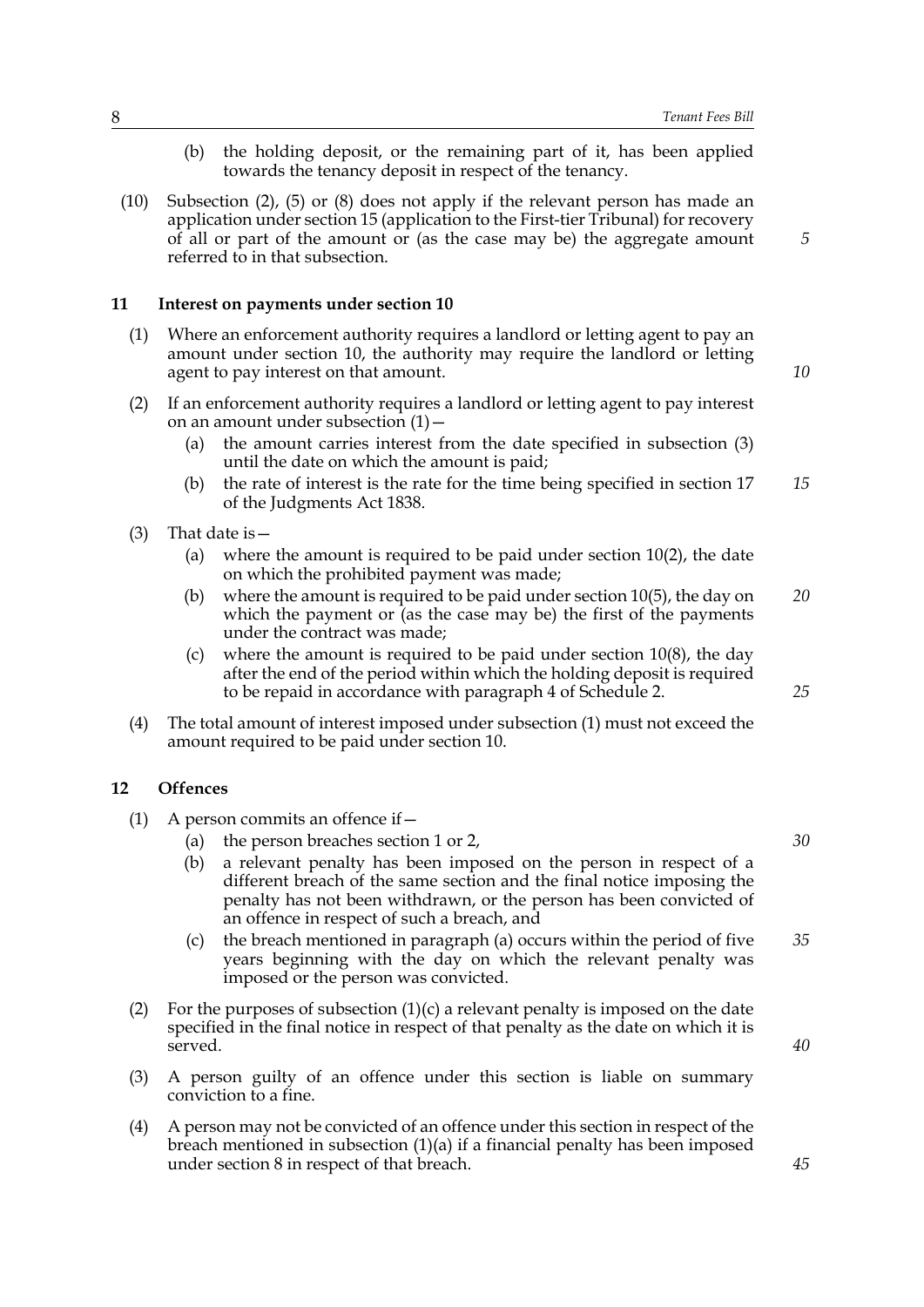- (5) In this section, "relevant penalty" means a financial penalty which is imposed under section 8 where—
	- (a) the period for bringing an appeal against the penalty under paragraph 6 of Schedule 3 has expired without an appeal being brought,
	- (b) an appeal against the financial penalty under that paragraph has been withdrawn or abandoned, or
	- (c) the final notice imposing the penalty has been confirmed or varied on appeal.
- (6) In section 14 of the Housing and Planning Act 2016, after subsection (4) insert—
	- "(5) An offence under section 12 of the Tenant Fees Act 2018 is also a banning order offence for the purposes of this Part." *10*

#### **13 Offences by bodies corporate**

- (1) Where an offence under section 12 (offences) committed by a body corporate is proved to have been committed with the consent or connivance of, or to be attributable to any neglect on the part of, an officer of a body corporate, the officer as well as the body corporate commits the offence and is liable to be proceeded against and punished accordingly.
- (2) Where the affairs of a body corporate are managed by its members, subsection (1) applies in relation to the acts and defaults of a member in connection with the member's functions of management as if the member were an officer of the body corporate. *20*

#### **14 Duty to notify when taking enforcement action**

- (1) Where a local weights and measures authority in England ("LA1") proposes to take enforcement action in respect of a breach which occurs (or which also occurs) in the area of a different local weights and measures authority in England ("LA2"), LA1 must notify LA2 that it proposes to do so.
- (2) If LA1 notifies LA2 under subsection (1) but does not take the action referred to in that subsection, LA1 must notify LA2 of that fact.
- (3) Where a district council proposes to take enforcement action in respect of a breach, the district council must notify the local weights and measures authority for the area in which the breach occurs (or in which the breach also occurs) that it proposes to do so.
- (4) If a district council notifies a local weights and measures authority under subsection (3) but does not take the action referred to in that subsection, the district council must notify the local weights and measures authority of that fact.
- (5) Where a local weights and measures authority receives a notification under subsection (1) or (3), the authority is relieved of its duty to take enforcement action in relation to the breach unless the authority receives a notification under subsection (2) or (4).
- (6) An enforcement authority must notify the lead enforcement authority as soon as reasonably practicable if—
	- (a) the enforcement authority imposes a financial penalty under section 8 (financial penalties),

*5*

*15*

*25*

*30*

*35*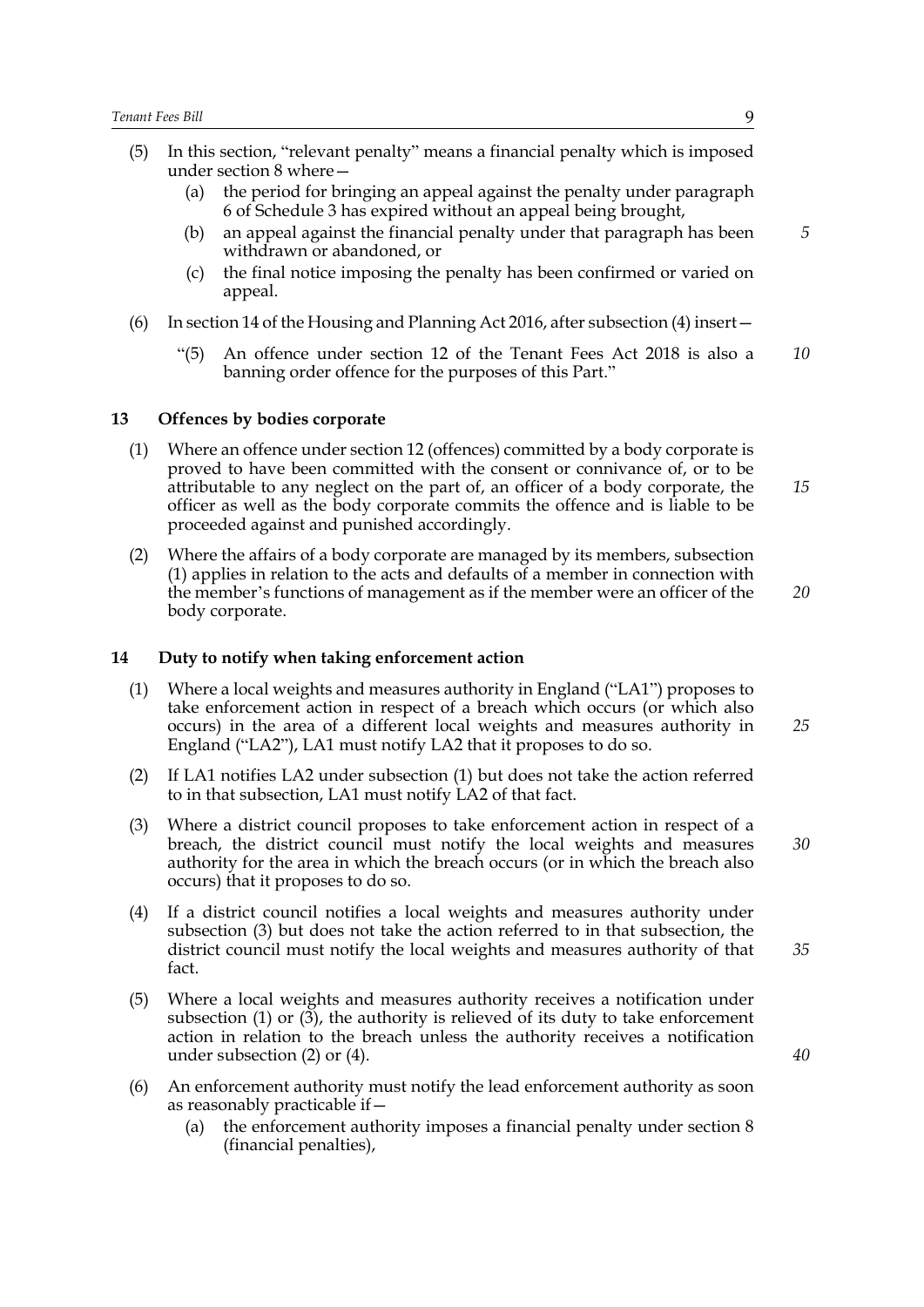|      | (b)                                                                                                         | a financial penalty imposed under that section by the enforcement<br>authority is withdrawn,                                                                                                |    |  |
|------|-------------------------------------------------------------------------------------------------------------|---------------------------------------------------------------------------------------------------------------------------------------------------------------------------------------------|----|--|
|      | (c)                                                                                                         | a financial penalty imposed under that section by the enforcement<br>authority is quashed on appeal, or                                                                                     |    |  |
|      | (d)                                                                                                         | the enforcement authority brings proceedings for an offence under<br>section 12 and the defendant in the proceedings is convicted of the<br>offence.                                        | 5  |  |
| (7)  |                                                                                                             | Subsection $(8)$ applies where $-$                                                                                                                                                          |    |  |
|      | (a)                                                                                                         | an enforcement authority has imposed a financial penalty under<br>section $8(3)$ ,                                                                                                          | 10 |  |
|      | (b)                                                                                                         | the breach to which the penalty relates occurred in the area of a local<br>housing authority which is not the enforcement authority which<br>imposed the penalty, and                       |    |  |
|      | (c)                                                                                                         | the final notice imposing the penalty has not been withdrawn.                                                                                                                               |    |  |
| (8)  | The enforcement authority must notify the local housing authority as soon as<br>reasonably practicable if – |                                                                                                                                                                                             |    |  |
|      | (a)                                                                                                         | the period for bringing an appeal against the penalty under paragraph<br>6 of Schedule 3 expires without an appeal being brought,                                                           |    |  |
|      | (b)                                                                                                         | an appeal against the penalty is withdrawn or abandoned, or                                                                                                                                 |    |  |
|      | (c)                                                                                                         | the final notice imposing the penalty is confirmed or varied on appeal.                                                                                                                     | 20 |  |
| (9)  |                                                                                                             | Subsection $(10)$ applies where $-$                                                                                                                                                         |    |  |
|      | (a)                                                                                                         | an enforcement authority has brought proceedings against a person for<br>an offence under section 12, and                                                                                   |    |  |
|      | (b)                                                                                                         | the conduct to which the offence relates occurred in the area of a local<br>housing authority which is not the enforcement authority which has<br>brought the proceedings.                  | 25 |  |
| (10) |                                                                                                             | The enforcement authority must notify the local housing authority as soon as<br>reasonably practicable if the person is convicted of the offence.                                           |    |  |
| (11) |                                                                                                             | In this section -                                                                                                                                                                           |    |  |
|      | (a)                                                                                                         | "local housing authority" has the meaning given by section 1 of the<br>Housing Act 1985, and                                                                                                | 30 |  |
|      |                                                                                                             | (b) a reference to an enforcement authority taking enforcement action is a<br>reference to that authority -                                                                                 |    |  |
|      |                                                                                                             | imposing a financial penalty under section 8, or<br>(i)                                                                                                                                     |    |  |
|      |                                                                                                             | bringing proceedings against a person for an offence under<br>(ii)<br>section 12.                                                                                                           | 35 |  |
| 15   |                                                                                                             | Recovery by relevant person of amount paid                                                                                                                                                  |    |  |
|      |                                                                                                             |                                                                                                                                                                                             |    |  |
| (1)  | (a)                                                                                                         | Subsection $(3)$ applies where $-$<br>a landlord or a letting agent breaches section 1 or 2, as a result of which<br>the landlord or letting agent, or a third party, receives a prohibited | 40 |  |
|      | (b)                                                                                                         | payment from a relevant person, and<br>all or part of the prohibited payment has not been repaid to the relevant<br>person.                                                                 |    |  |

- (2) Subsection (3) also applies where—
	- (a) a landlord or letting agent breaches Schedule 2 in relation to a holding deposit paid by a relevant person, and *45*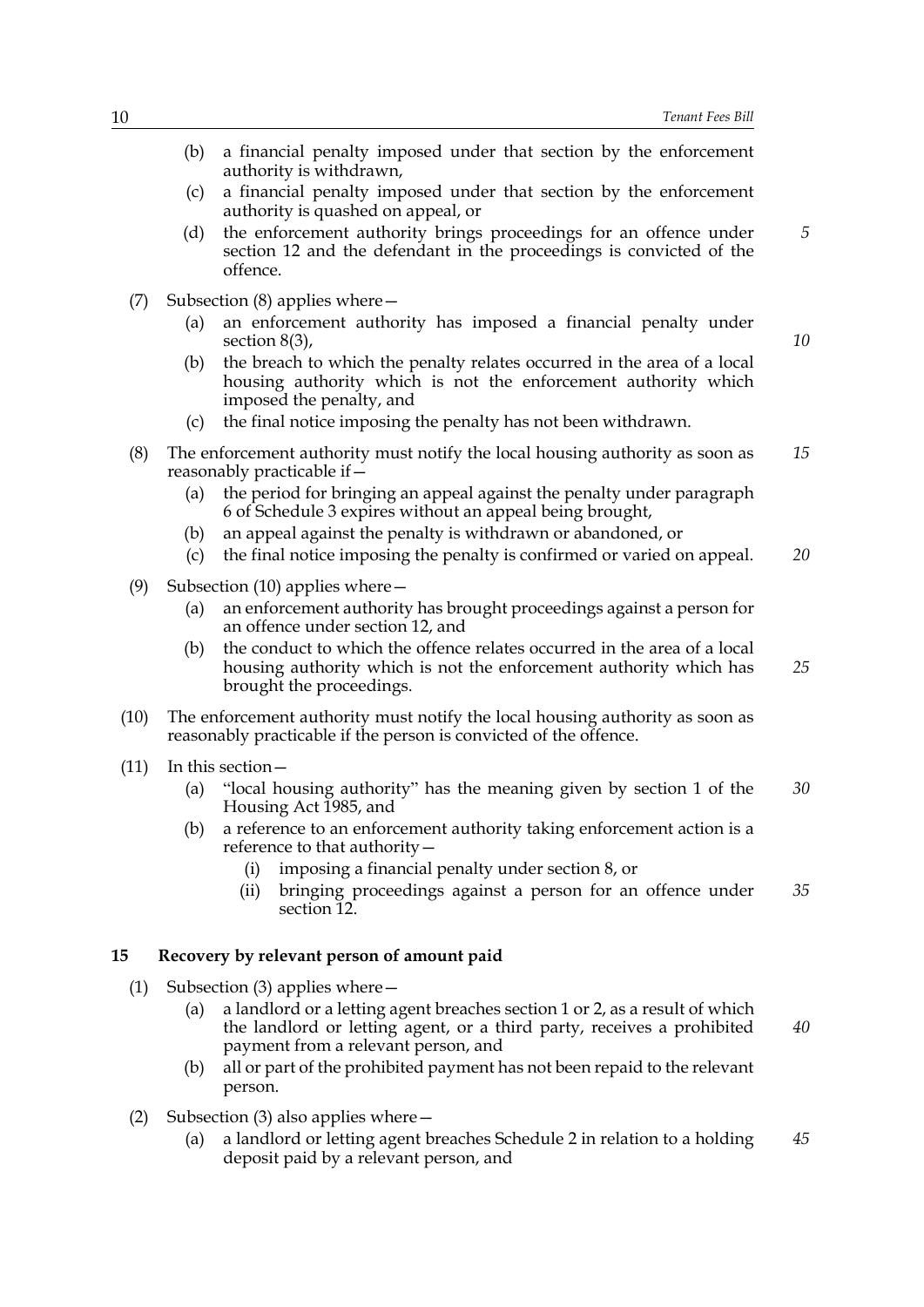- (b) all or part of the holding deposit has not been repaid to the relevant person.
- (3) The relevant person may make an application to the First-tier Tribunal for the recovery from the landlord or letting agent of—
	- (a) if none of the prohibited payment or holding deposit has been repaid to the relevant person, the amount of the prohibited payment or holding deposit;
	- (b) if part of the prohibited payment or holding deposit has been repaid to the relevant person, the remaining part of the prohibited payment or holding deposit.
- (4) Subsection (5) applies where
	- a landlord or letting agent breaches section 1 or 2, as a result of which a relevant person enters into a contract with a third party, and
	- (b) the relevant person has made a payment or payments under the contract.
- (5) The relevant person may make an application to the First-tier Tribunal for the recovery from the landlord or letting agent of the amount of the payment or (as the case may be) the aggregate amount of the payments that the relevant person has made.
- (6) Subsection (3) does not apply in relation to a prohibited payment or holding deposit if or to the extent that, with the consent of the relevant person— *20*
	- (a) the prohibited payment or holding deposit, or the remaining part of it, has been applied towards a payment of rent under the tenancy, or
	- (b) the prohibited payment or holding deposit, or the remaining part of it, has been applied towards the tenancy deposit in respect of the tenancy. *25*
- (7) Subsection (3) or (5) does not apply where an enforcement authority has commenced criminal proceedings against the landlord or the letting agent for the same breach.
- (8) Subsection (3) or (5) does not apply where an enforcement authority has required the landlord or letting agent to pay to the relevant person all or part of the amount or (as the case may be) the aggregate amount referred to in that subsection. *30*
- (9) On an application under subsection (3) or (5), the First-tier Tribunal may order the landlord or the letting agent to pay all or any part of the amount or (as the case may be) the aggregate amount referred to in that subsection to the relevant person within the period specified in the order.
- (10) A period specified under subsection (9) must be a period of at least 7 days but not more than 14 days beginning with the day after that on which the order is made.
- (11) An order of the First-tier Tribunal under this section is enforceable by order of the county court as if the amount payable under the order were payable under an order of that court. *40*

#### **16 Assistance to recover amount paid**

- (1) An enforcement authority may help a relevant person—
	- (a) to make an application under section 15 (recovery by relevant person of amount paid), or *45*

*5*

*10*

*15*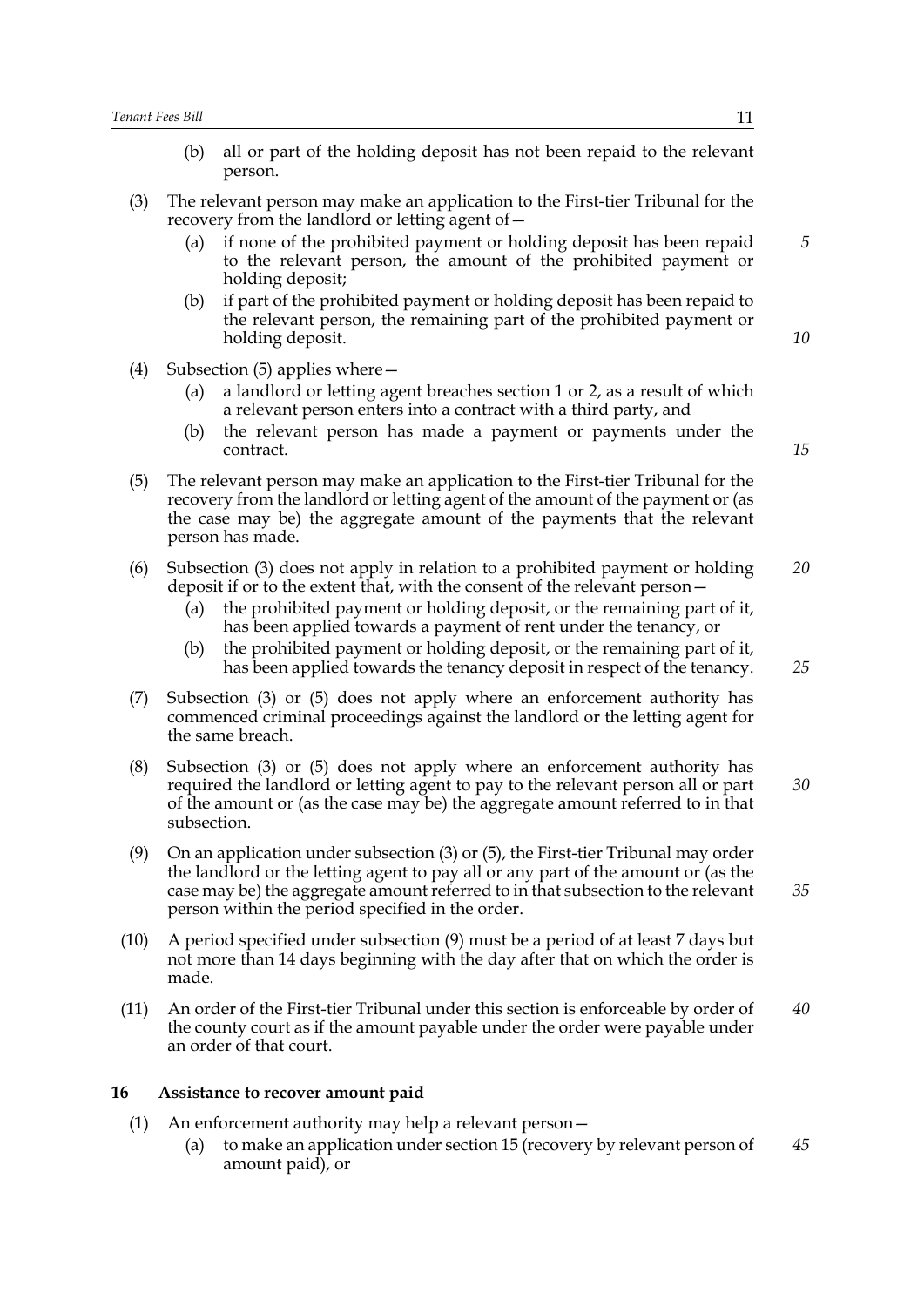- (b) to recover all or part of an amount which the First-tier Tribunal orders to be paid to the relevant person under that section.
- (2) An enforcement authority may, for example, help a relevant person by conducting proceedings or by giving advice to the relevant person.

#### **17 Restriction on terminating tenancy**

- (1) This section applies if  $-$ 
	- (a) a landlord breaches section 1(1) by requiring a relevant person to make a prohibited payment in connection with an assured shorthold tenancy, and
	- (b) the relevant person makes a prohibited payment to the landlord as a result of the requirement being made. *10*
- (2) This section also applies if—
	- (a) a landlord breaches Schedule 2 in relation to a holding deposit paid by a relevant person, and
	- (b) the deposit relates to an assured shorthold tenancy.
- (3) No section 21 notice may be given in relation to the tenancy so long as all or part of the prohibited payment or holding deposit has not been repaid to the relevant person.
- (4) Subsection (3) does not apply where none of the prohibited payment or holding deposit has been repaid to the relevant person if, with the consent of the relevant person— *20*
	- (a) the payment or deposit has been applied towards a payment of rent under the tenancy,
	- (b) the payment or deposit has been applied towards the tenancy deposit in respect of the tenancy, or
	- (c) some of the payment or deposit has been applied as mentioned in paragraph (a) and the rest has been applied as mentioned in paragraph (b).
- (5) Subsection (3) does not apply where part of the prohibited payment or holding deposit has been repaid to the relevant person if, with the consent of the relevant person—
	- (a) the remaining part has been applied towards a payment of rent under the tenancy,
	- (b) the remaining part has been applied towards the tenancy deposit in respect of the tenancy, or
	- (c) some of the remaining part has been applied as mentioned in paragraph (a) and the rest has been applied as mentioned in paragraph (b).
- (6) In this section "section 21 notice" means a notice under section 21(1)(b) or (4)(a) of the Housing Act 1988 (recovery of possession on expiry or termination of assured shorthold tenancy).

*5*

*25*

*30*

*15*

*35*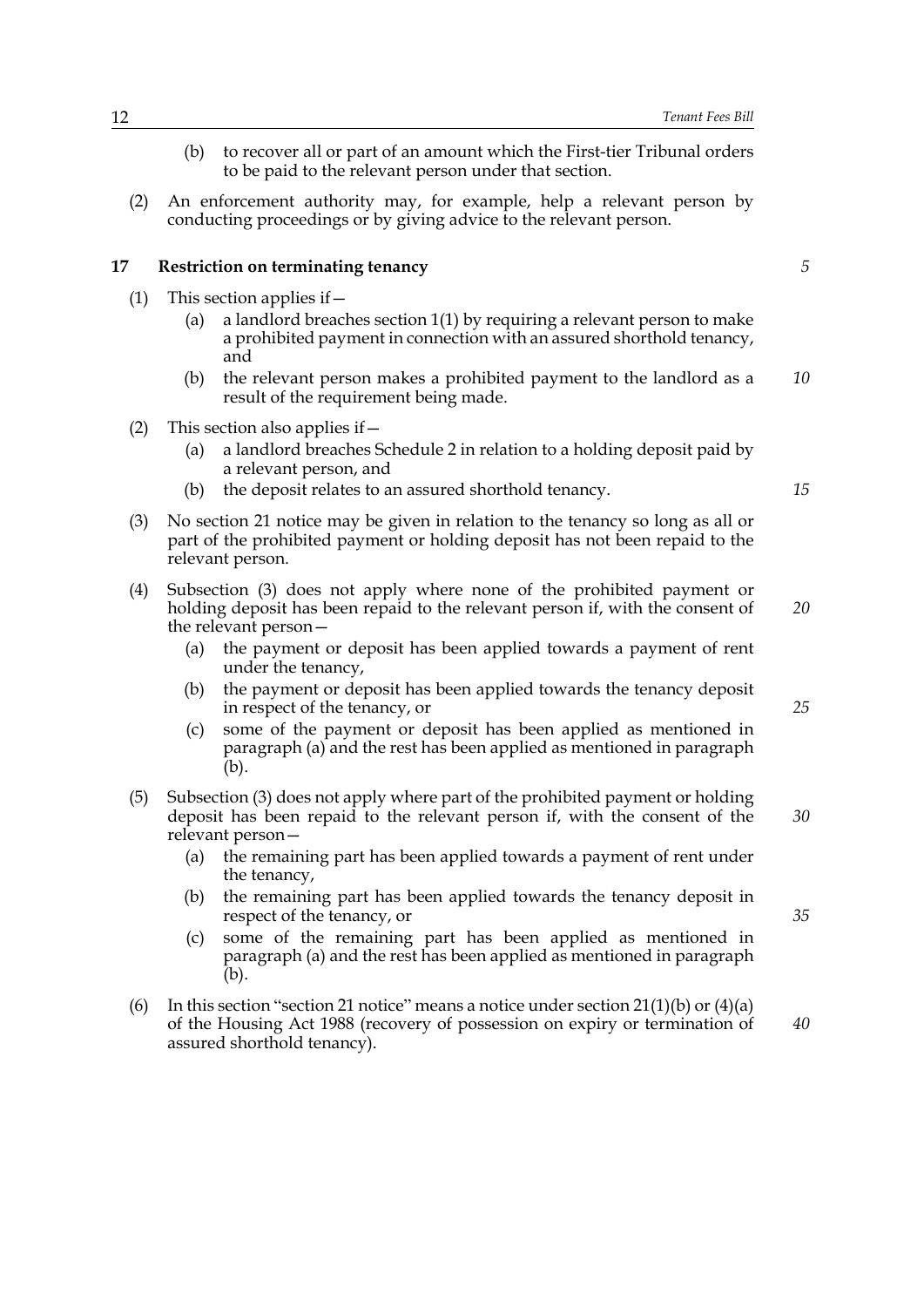#### *Amendments to the Consumer Rights Act 2015*

#### **18 Duty to publicise fees on third party websites**

- (1) Section 83 of the Consumer Rights Act 2015 (duty of letting agents to publicise fees etc) is amended in accordance with subsections (2) to (6).
- (2) After subsection (3) insert—
	- "(3A) Subsection (3C) applies to an agent who  $-$ 
		- (a) is carrying on letting agency work in relation to a dwellinghouse in England, and
		- (b) advertises the dwelling-house on a third party website as a dwelling-house which a landlord is seeking to let on a tenancy.
		- (3B) Subsection (3C) also applies to an agent who, on a third party website, advertises letting agency work carried on by the agent in relation to dwelling houses in England.
	- (3C) The agent must ensure that—
		- (a) a list of the agent's relevant fees is published on the third party website, or *15*
		- (b) there is a link on that website to a part of the agent's website where a list of those fees is published."
- (3) In subsection (4), in the opening words, for "or (3)" substitute ", (3) or (3C)".
- (4) In subsection (6), for "or  $(3)$ " substitute ",  $(3)$  or  $(3C)$ ".
- (5) In subsection  $(7)$ , for "or  $(3)$ " substitute ",  $(3)$  or  $(3C)$ ".
- (6) In subsection (9) at the end insert—
	- ""third party website", in relation to a letting agent, means a website other than the agent's website."
- (7) In section 87 of that Act (enforcement of duty of letting agents to publicise fees etc), after subsection (2) insert— *25*
	- "(2A) If a letting agent breaches the duty in section  $83(3C)$  (duty to publish list) of fees etc on third party website), that breach is taken to have occurred in each area of a local weights and measures authority in England in which a dwelling-house to which the fees relate is located."

#### **19 Information about membership of client money protection scheme**

In section 83 of the Consumer Rights Act 2015, in subsection (6) (statement of whether agent is member of client money protection scheme) -

- (a) for the words from "holds money" to "as part of" substitute "is required to be a member of a client money protection scheme for the purposes of", and *35*
- (b) for the words from "of whether" to the end substitute "that-
	- (a) indicates that the agent is a member of a client money protection scheme, and
	- (b) gives the name of the scheme." *40*

*20*

*5*

*10*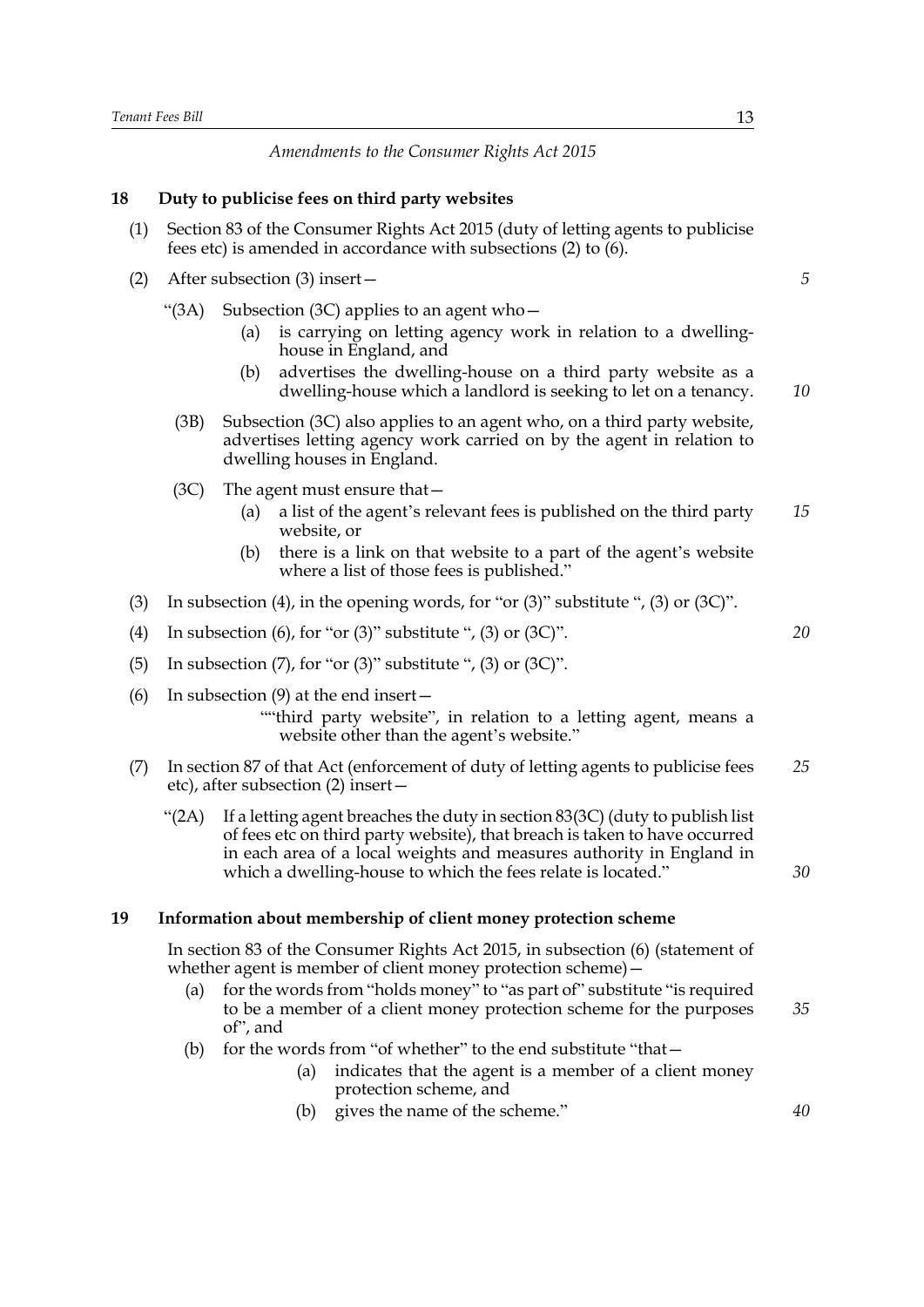#### **20 Penalties for continuing breach of duty**

- (1) Section 87 of the Consumer Rights Act 2015 (enforcement of duty of letting agents to publicise fees etc) is amended as follows.
- (2) In subsection (6), at the end insert ", subject to subsection (6A)".
- (3) After subsection (6) insert—
	- "(6A) More than one penalty may be imposed on the same letting agent by a local weights and measures authority in England in respect of a breach which occurs in England where-
		- (a) the breach continues after the end of 28 days beginning with the day after that on which the final notice in respect of the previous penalty for the breach was served, unless the letting agent appeals against that notice within that period, or *10*
		- (b) if the letting agent appeals against that notice within that period, the breach continues after the end of 28 days beginning with the day after that on which the appeal is finally determined, withdrawn or abandoned. *15*
		- (6B) Subsection (6A) does not enable a penalty to be imposed after the final notice in respect of the previous penalty has been withdrawn or quashed on appeal.
		- (6C) In subsections (6A) and (6B) "final notice" has the meaning given by paragraph 3(2) of Schedule 9." *20*

*Amendments to the Housing and Planning Act 2016*

#### **21 Enforcement of client money protection schemes for property agents**

- (1) Section 135 of the Housing and Planning Act 2016 (enforcement of client money protection scheme regulations) is amended as follows.
- (2) In subsection (4)(e), after "for the purposes of any of its functions" insert "(whether or not the function is expressed to be a function of a local weights and measures authority)".
- (3) For subsection (5) substitute—
	- "(5) In this section "local authority in England" means a local weights and measures authority in England." *30*

*Lead enforcement authority*

#### **22 Lead enforcement authority**

- (1) In this Act "lead enforcement authority" means—
	- (a) the Secretary of State, or
	- (b) a person whom the Secretary of State has arranged to be the lead enforcement authority in accordance with subsection (2).
- (2) The Secretary of State may make arrangements for a local weights and measures authority in England to be the lead enforcement authority for the

*5*

*25*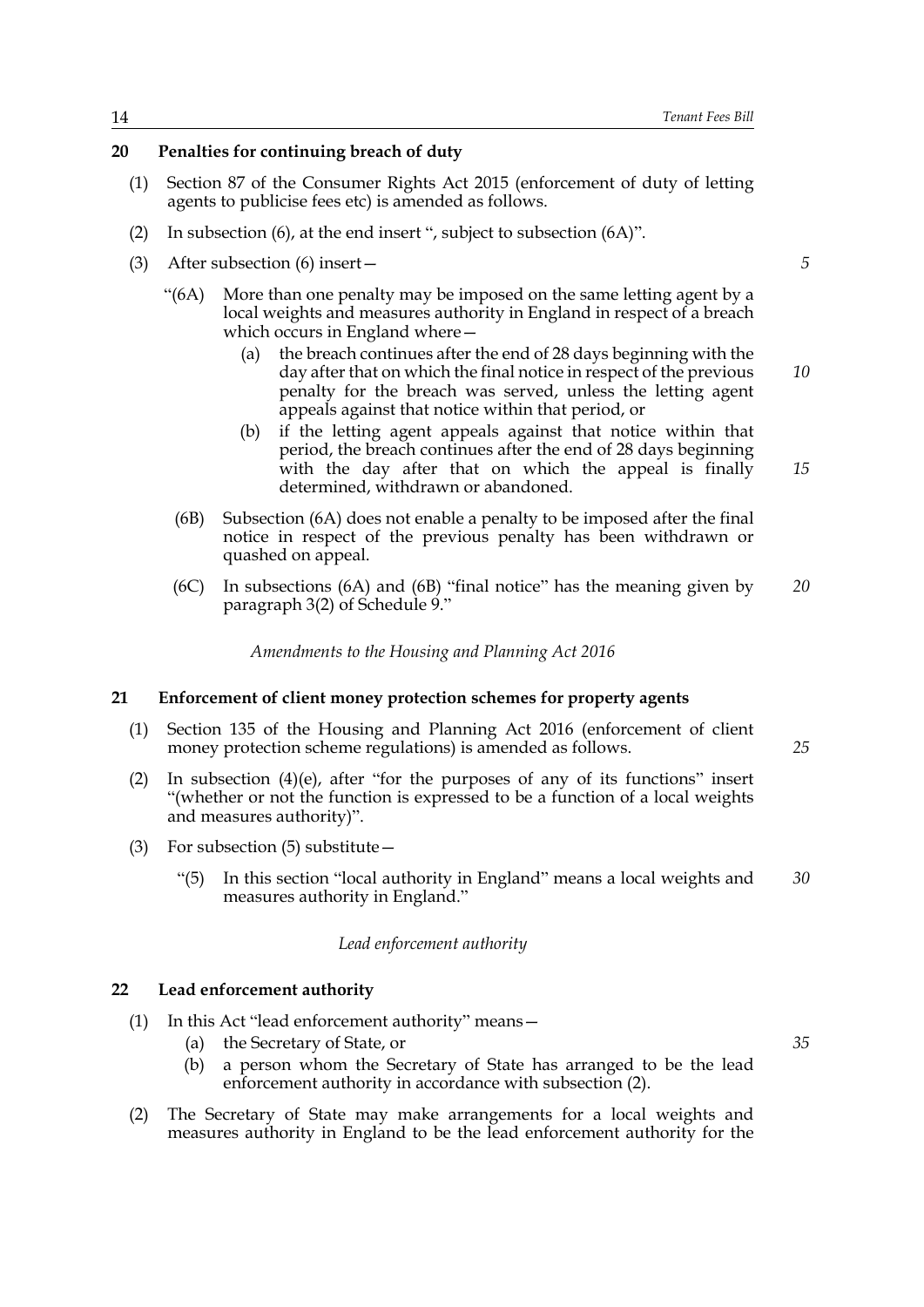purposes of the relevant letting agency legislation instead of the Secretary of State.

- (3) The arrangements—
	- (a) may include provision for payments by the Secretary of State;
	- (b) may include provision about bringing the arrangements to an end.
- (4) The Secretary of State may by regulations made by statutory instrument make transitional or saving provision which applies when there is a change in the lead enforcement authority.
- (5) The regulations may relate to a specific change in the lead enforcement authority or to changes that might arise from time to time.
- (6) In this Act "the relevant letting agency legislation" means—
	- (a) this Act,
	- (b) Chapter 3 of Part 3 of the Consumer Rights Act 2015 as it applies in relation to dwelling-houses in England,
	- (c) an order under section 83(1) or 84(1) of the Enterprise and Regulatory Reform Act 2013, and *15*
	- (d) regulations under section 133, 134 or 135 of the Housing and Planning Act 2016.

#### **23 General duties of the lead enforcement authority**

- (1) It is the duty of the lead enforcement authority to oversee the operation of the relevant letting agency legislation. *20*
- (2) It is the duty of the lead enforcement authority to issue guidance to enforcement authorities about the exercise of their functions under this Act.
- (3) It is the duty of the lead enforcement authority to provide information and advice to relevant authorities in England and to the public in England about the operation of the relevant letting agency legislation, in such form and manner as it considers appropriate. *25*
- (4) The lead enforcement authority may, amongst other things, disclose information to a relevant authority for the purposes of enabling that authority to determine whether there has been a breach of, or an offence under, the relevant letting agency legislation.
- (5) Subsections (6) to (8) apply if the lead enforcement authority is not the Secretary of State.
- (6) The Secretary of State may direct the lead enforcement authority to issue guidance about the operation of the relevant letting agency legislation to relevant authorities in England and may give directions as to the content of that guidance.
- (7) A direction may relate to all or particular kinds of relevant authorities and may make different provision for different kinds of authority.
- (8) It is the duty of the lead enforcement authority to keep under review and from time to time advise the Secretary of State about— *40*
	- (a) social and commercial developments in England and elsewhere relating to tenancies, the carrying on of letting agency work and related activities, and

*5*

*10*

*35*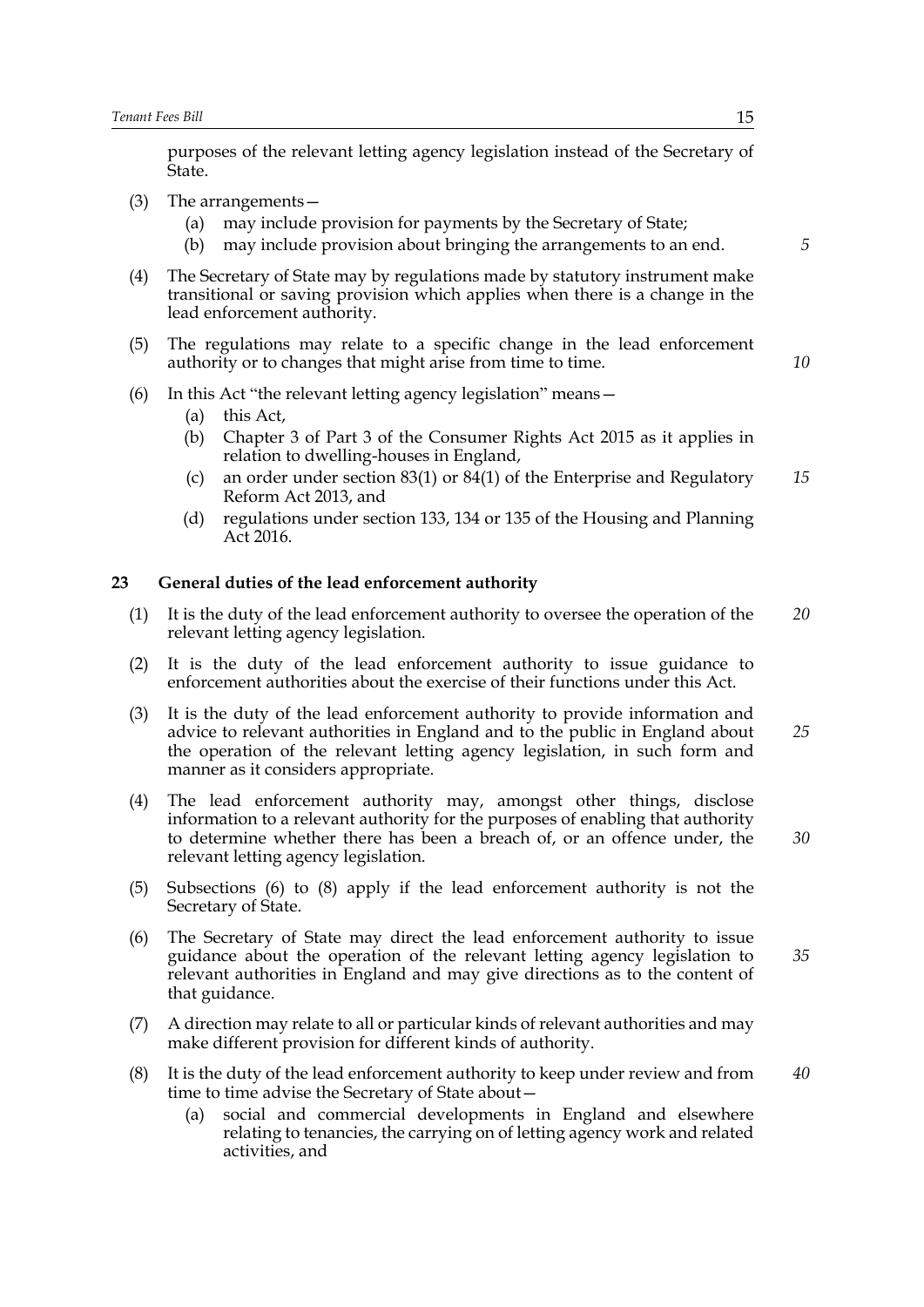- (b) the operation of the relevant letting agency legislation.
- (9) In this section and section 24 "relevant authority" means—
	- (a) in relation to this Act, an enforcement authority;
	- (b) in relation to Chapter 3 of Part 3 of the Consumer Rights Act 2015, a local weights and measures authority in England;
	- (c) in relation to an order under section 83(1) or 84(1) of the Enterprise and Regulatory Reform Act 2013, a person on whom functions in relation to enforcement of the order are conferred;
	- (d) in relation to regulations under section 133, 134 or 135 of the Housing and Planning Act 2016, a local authority in England (as defined in section 135 of that Act). *10*

#### **24 Enforcement by the lead enforcement authority**

- (1) The lead enforcement authority may take steps to enforce the relevant letting agency legislation where it considers it is necessary or expedient to do so.
- (2) The lead enforcement authority may, for that purpose, exercise any powers that a relevant authority may exercise for the purpose of the enforcement of the legislation in relation to which it is such an authority. *15*
- (3) Where the lead enforcement authority proposes to take enforcement action in respect of a breach of the relevant letting agency legislation, it must notify the relevant authority in relation to the legislation in whose area the breach has occurred that it proposes to do so.
- (4) If the lead enforcement authority notifies a relevant authority under subsection (3) but does not take the action referred to in that subsection, the lead enforcement authority must notify the relevant authority of that fact.
- (5) Where a relevant authority receives a notification under subsection (3), the authority is relieved of any duty to take enforcement action in relation to the breach unless the authority receives a notification under subsection (4). *25*
- (6) But the lead enforcement authority may require the relevant authority to assist the lead enforcement authority in taking the enforcement action.
- (7) Every relevant authority in England must report to the lead enforcement authority, whenever the lead enforcement authority requires and in such form and with such particulars as it requires, on the exercise of that relevant authority's functions under the relevant letting agency legislation. *30*
- (8) Section 14(7) to (10) (duty to notify the local housing authority) applies to the lead enforcement authority as it applies to a local weights and measures authority. *35*
- (9) For the investigatory powers available to the lead enforcement authority for the purposes of enforcing the relevant letting agency legislation, see Schedule 5 to the Consumer Rights Act 2015.
- (10) In paragraph 10 of Schedule 5 to the Consumer Rights Act 2015 (duties and powers to which Schedule 5 applies), at the appropriate place insert "section 24 of the Tenant Fees Act 2018." *40*

*5*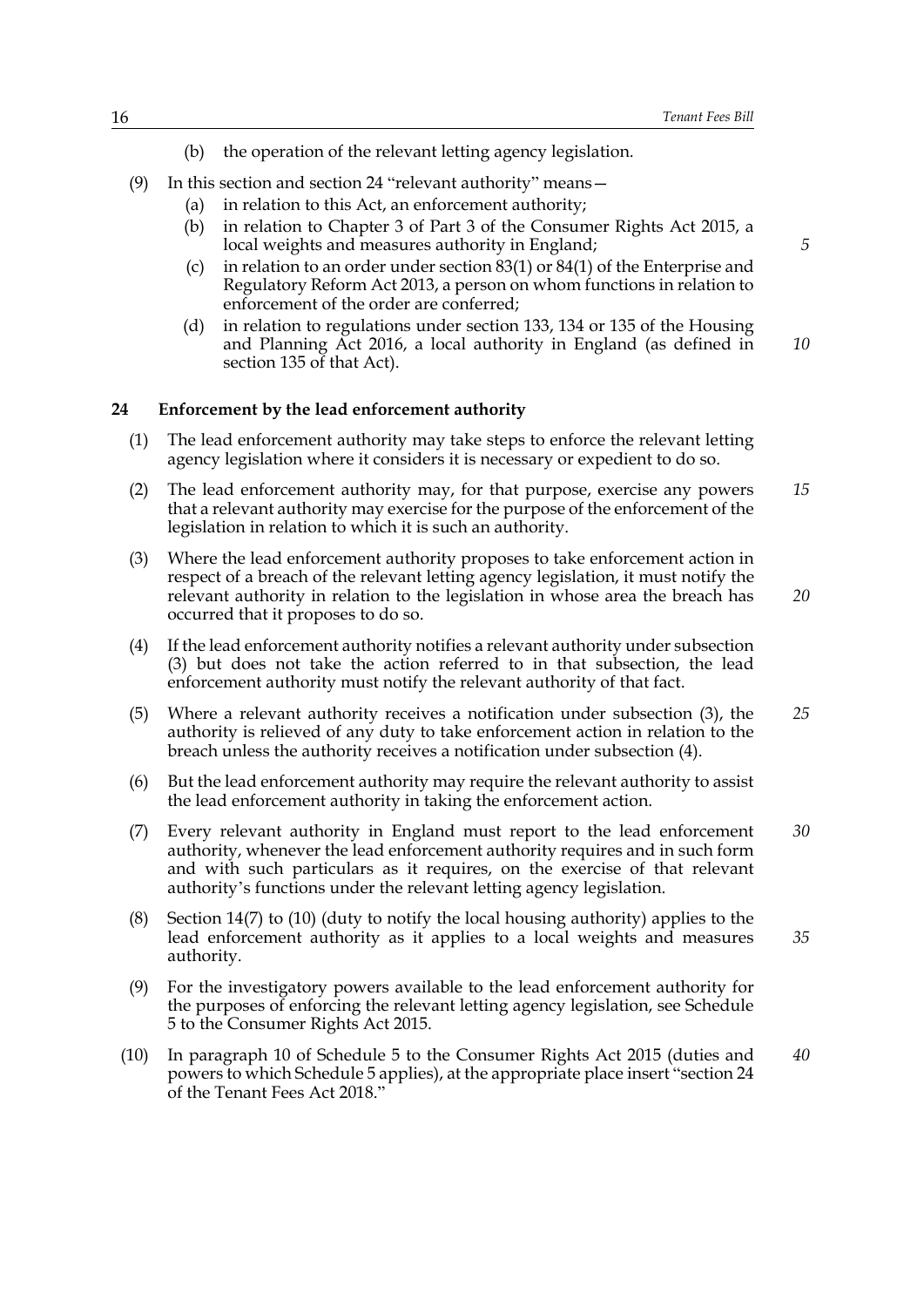#### *General interpretation*

#### **25 Meaning of "letting agent" and related expressions**

- (1) In this Act "letting agent" means a person who engages in letting agency work (whether or not that person engages in other work).
- (2) In this Act "letting agency work" means things done by a person in the course of a business in response to instructions received from—
	- (a) a landlord who is seeking to find another person to whom to let housing, or
	- (b) a tenant who is seeking to find housing to rent.
- (3) A person is not a letting agent for the purposes of this Act if the person engages in letting agency work in the course of that person's employment under a contract of employment. *10*
- (4) A person who is an authorised person in relation to a reserved legal activity is not a letting agent when carrying on legal activity in response to instructions from a landlord or tenant who does not instruct that person to do other things within subsection (2). *15*
- (5) In subsection  $(4)$ 
	- (a) "legal activity" and "reserved legal activity" have the meanings given by section 12 of the Legal Services Act 2007;
	- (b) "authorised person" has the meaning given by section 18 of that Act. *20*

#### **26 Interpretation**

- (1) In this Act—
	- "assured shorthold tenancy" has the same meaning as in Part 1 of the Housing Act 1988;
	- "communication service" has the meaning given by paragraph 10(3) of Schedule 1; *25*
	- "enforcement authority" has the meaning given by section 7(5);

"holding deposit" has the meaning given by paragraph 3(2) of Schedule 1; "housing" means a building, or part of a building, occupied or intended to be occupied as a dwelling;

"landlord" includes—

- (a) a person who proposes to be a landlord under a tenancy,
- (b) a person who has ceased to be a landlord under a tenancy,
- (c) a licensor under a licence to occupy housing,
- (d) a person who proposes to be a licensor under a licence to occupy housing, and *35*
- (e) a person who has ceased to be a licensor under a licence to occupy housing;

"lead enforcement authority" has the meaning given by section 22(1); "licence to occupy housing"—

- (a) includes a licence which is granted to a licensee by a licensor who resides in the housing;
- (b) does not include a licence to occupy social housing;

*5*

*40*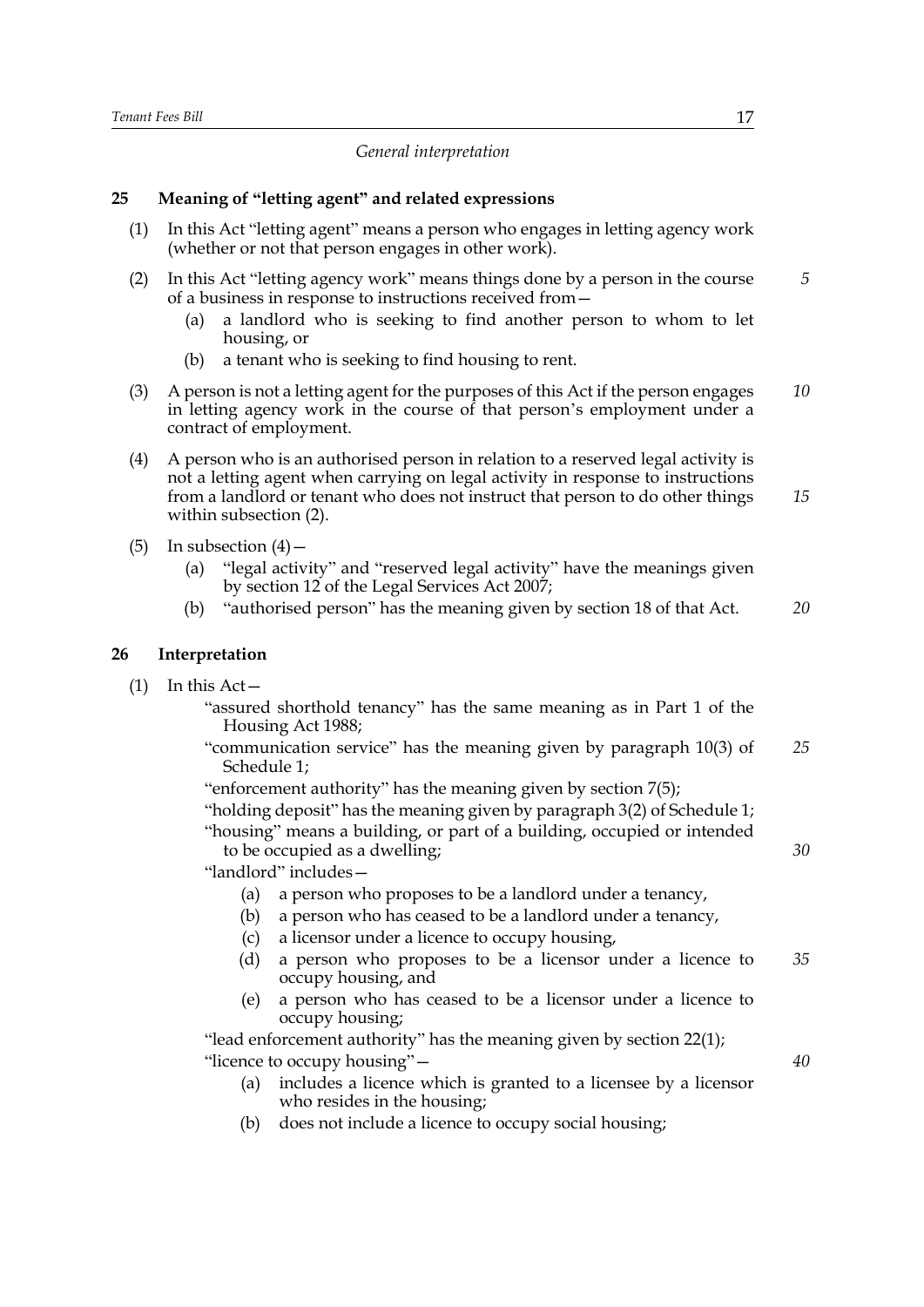|     | does not include a licence to occupy housing the purpose of<br>(c)<br>which is to confer on the tenant the right to occupy housing for<br>a holiday;                                                                                      |    |
|-----|-------------------------------------------------------------------------------------------------------------------------------------------------------------------------------------------------------------------------------------------|----|
|     | "long lease" means a lease which -                                                                                                                                                                                                        |    |
|     | is a long lease for the purposes of Chapter 1 of Part 1 of the<br>(a)<br>Leasehold Reform, Housing and Urban Development Act 1993,<br>or                                                                                                  | 5  |
|     | in the case of a shared ownership lease (within the meaning<br>(b)<br>given by section $7(7)$ of that Act), would be a lease within<br>paragraph (a) if the tenant's total share (within the meaning<br>given by that section) were 100%; | 10 |
|     | "prohibited payment" has the meaning given by section 3 and Schedule 1;                                                                                                                                                                   |    |
|     | "the relevant letting agency legislation" has the meaning given by section<br>22(6);                                                                                                                                                      |    |
|     | "relevant person" has the meaning given by section 1(9) (and see<br>subsection (2) of this section);                                                                                                                                      | 15 |
|     | "social housing" has the same meaning as in Part 2 of the Housing and<br>Regeneration Act 2008;                                                                                                                                           |    |
|     | "tenancy" means-                                                                                                                                                                                                                          |    |
|     | an assured shorthold tenancy other than -<br>(a)                                                                                                                                                                                          | 20 |
|     | a tenancy of social housing, or<br>(i)                                                                                                                                                                                                    |    |
|     | a tenancy which is a long lease,<br>(ii)                                                                                                                                                                                                  |    |
|     | a tenancy which meets the conditions set out in paragraph 8<br>(b)<br>(lettings to students) of Schedule 1 to the Housing Act 1988, or                                                                                                    |    |
|     | a licence to occupy housing;<br>(c)                                                                                                                                                                                                       | 25 |
|     | "tenancy agreement" means an agreement granting a tenancy of housing<br>to a tenant;                                                                                                                                                      |    |
|     | "tenancy deposit" has the meaning given by paragraph 2(2) of Schedule 1;<br>"tenant" includes-                                                                                                                                            |    |
|     | a person who proposes to be a tenant under a tenancy,<br>(a)                                                                                                                                                                              | 30 |
|     | (b)<br>a person who has ceased to be a tenant under a tenancy,                                                                                                                                                                            |    |
|     | a licensee under a licence to occupy housing,<br>(c)                                                                                                                                                                                      |    |
|     | (d)<br>a person who proposes to be a licensee under a licence to<br>occupy housing, and                                                                                                                                                   |    |
|     | a person who has ceased to be a licensee under a licence to<br>(e)<br>occupy housing;                                                                                                                                                     | 35 |
|     | "utility" has the meaning given by paragraph 8(3) of Schedule 1.                                                                                                                                                                          |    |
| (2) | In the following provisions references to a relevant person include a person<br>who has ceased to act on behalf of a tenant-                                                                                                              |    |
|     | section 4(4) (repayment of loan);<br>(a)                                                                                                                                                                                                  | 40 |
|     | section 10 (recovery by enforcement authority of amount paid);<br>(b)                                                                                                                                                                     |    |
|     | sections 15 (recovery by relevant person of amount paid) to 17<br>(c)<br>(restriction on terminating tenancy);                                                                                                                            |    |
|     | Schedule 3 (financial penalties etc).<br>(d)                                                                                                                                                                                              |    |
|     |                                                                                                                                                                                                                                           |    |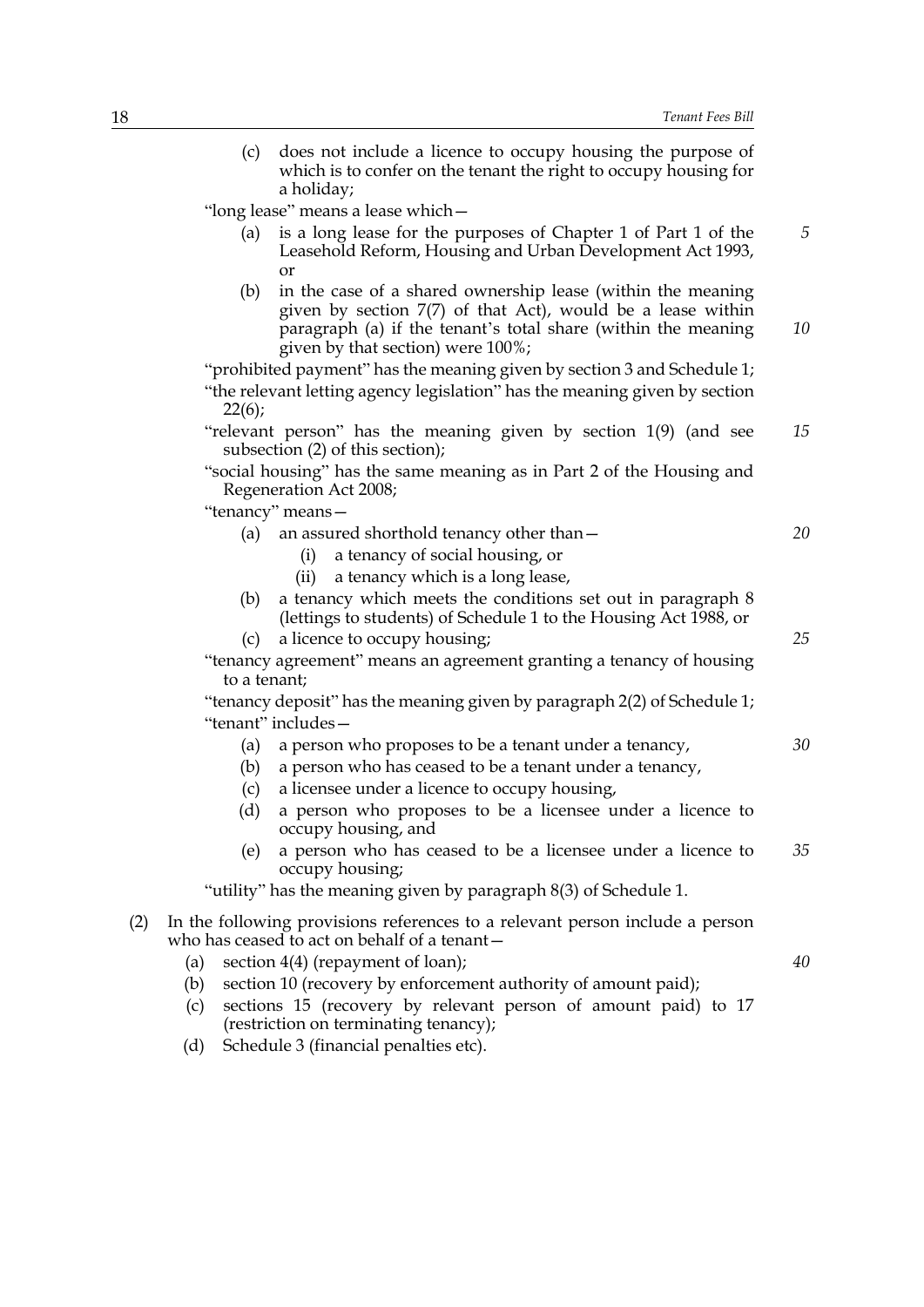#### *Final provisions*

#### **27 Consequential amendments**

|  | (1) In section 87 (enforcement of duty of letting agents to publicise fees etc) of the<br>Consumer Rights Act 2015 -                      |    |
|--|-------------------------------------------------------------------------------------------------------------------------------------------|----|
|  | (a) after subsection $(1)$ insert –                                                                                                       | .5 |
|  | " $(1A)$ The duty in subsection $(1)$ is subject to section 24 (enforcement)<br>by the lead enforcement authority) of the Tenant Fees Act |    |

- (b) in subsection (9), after "guidance issued by the Secretary of State" insert "or the lead enforcement authority (if not the Secretary of State)";
- (c) after subsection (12) insert—

 $2018$ .":

- "(13) For provisions about enforcement of this Chapter by the lead enforcement authority, see sections 22 to 24 of the Tenant Fees Act 2018.
- (14) In this section "lead enforcement authority" has the meaning given by section 22(1) of the Tenant Fees Act 2018." *15*
- (2) In section 85 (enforcement of requirements relating to redress orders) of the Enterprise and Regulatory Reform Act 2013—
	- (a) after subsection (4) insert—
		- " $(4A)$  A person on whom functions are conferred under subsection  $(4)$ must have regard to any guidance issued by the Secretary of State or the lead enforcement authority (if not the Secretary of State) relating to the enforcement of an order under section 83(1) or 84(1)."; *20*
	- (b) after subsection (5) insert—
		- "(6) For provisions about enforcement of an order under section 83(1) or 84(1) by the lead enforcement authority, see sections 22 to 24 of the Tenant Fees Act 2018.
		- (7) In this section "lead enforcement authority" has the meaning given by section 22(1) of the Tenant Fees Act 2018."
- (3) In article 7 of the Redress Schemes for Lettings Agency Work and Property Management Work (Requirement to Belong to a Scheme etc) (England) Order 2014 (S.I. 2014/2359), after paragraph (2) insert—
	- "(3) The duty referred to in paragraph (1) is subject to section 24 (enforcement by the lead enforcement authority) of the Tenant Fees Act 2018." *35*
- (4) The amendment made by subsection (3) is without prejudice to any power to make an order or regulations amending or revoking the order mentioned in that subsection.
- (5) In section 135 (enforcement of client money protection scheme regulations) of the Housing and Planning Act 2016— *40*
	- (a) in subsection (3), after "the Secretary of State" insert "or the lead enforcement authority (if not the Secretary of State)";

*25*

*30*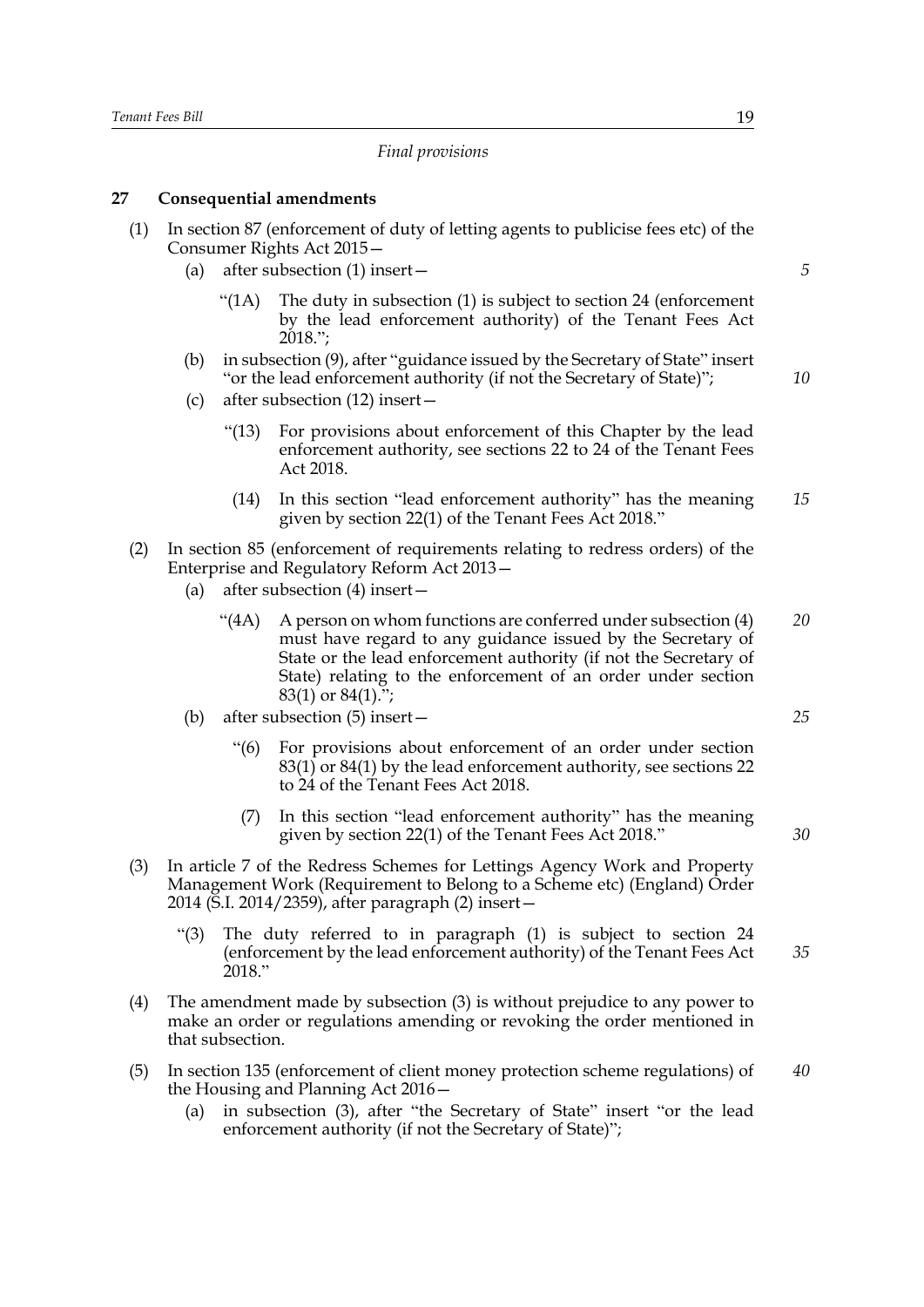- (b) after subsection (5) insert—
	- "(6) For provisions about enforcement of regulations under section 133 or 134 or under this section by the lead enforcement authority, see sections 22 to 24 of the Tenant Fees Act 2018.
	- (7) In this section "lead enforcement authority" has the meaning given by section 22(1) of the Tenant Fees Act 2018."

#### **28 Transitional provision**

- (1) Subject as follows, section 1 (prohibitions applying to landlords) does not apply to $-$ 
	- (a) a requirement imposed before the coming into force of that section, or *10*
	- (b) a requirement imposed by or pursuant to a tenancy agreement entered into before the coming into force of that section.
- (2) Subject as follows, section 1 does not apply to a requirement imposed by or pursuant to an agreement relating to a periodic tenancy which arises—
	- (a) under section 5(2) of the Housing Act 1988 after the coming into force of section 1, and *15*
	- (b) on the coming to an end of a fixed term tenancy which was entered into before the coming into force of that section,

(referred to in this section as a "relevant statutory tenancy").

- (3) Subsections (5) and (6) apply in relation to a provision of a tenancy agreement entered into before the coming into force of section 1 if, had the agreement been entered into after that time, that section would have applied in relation to the provision or a requirement imposed pursuant to it. *20*
- (4) Subsections (5) and (6) apply in relation to a provision of an agreement relating to a relevant statutory tenancy if, had the provision been included in a tenancy agreement entered into after the coming into force of section 1, that section would have applied in relation to that provision or a requirement imposed pursuant to it. *25*
- (5) After the end of the period of one year beginning with the date on which section 1 comes into force, the provision ceases to be binding on the tenant (but the agreement continues, so far as practicable, to have effect in every other respect). *30*
- (6) If, after the end of the period of one year beginning with the date on which section 1 comes into force—
	- (a) the landlord or a letting agent accepts a payment from the tenant pursuant to the provision, and *35*
	- (b) the landlord or letting agent does not return the payment before the end of the period of 28 days beginning with the day on which it is accepted,

the landlord or letting agent is to be treated for the purposes of this Act as having required the tenant to make a prohibited payment of that amount at that time. *40*

- (7) Subject as follows, section 2 (prohibitions applying to letting agents) does not apply to—
	- (a) a requirement imposed before the coming into force of that section, or *45*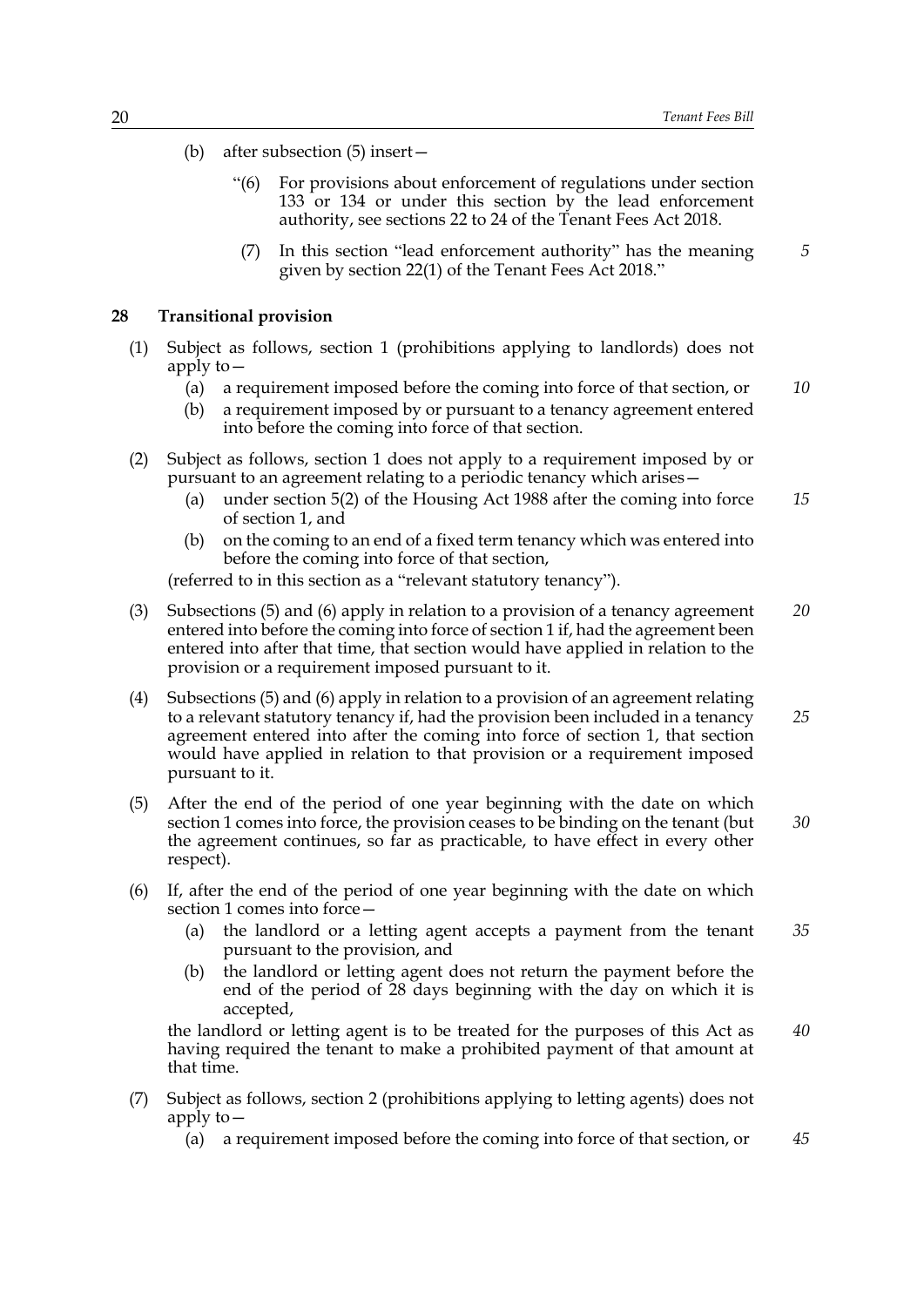- (b) a requirement imposed by or pursuant to an agreement between a letting agent and a tenant entered into before the coming into force of that section.
- (8) Subsections (9) and (10) apply in relation to a provision of an agreement between a letting agent and a tenant entered into before the coming into force of section 2 if, had the agreement been entered into after that time, that section would have applied in relation to the provision or a requirement imposed pursuant to it.
- (9) After the end of the period of one year beginning with the date on which section 2 comes into force, the provision ceases to be binding on the tenant (but the agreement continues, so far as practicable, to have effect in every other respect). *10*
- (10) If, after the end of the period of one year beginning with the date on which section 2 comes into force—
	- (a) the letting agent accepts a payment from the tenant pursuant to the provision, and *15*
	- (b) the letting agent does not return the payment before the end of the period of 28 days beginning with the day on which it is accepted,

the letting agent is to be treated for the purposes of this Act as having required the tenant to make a prohibited payment of that amount at that time.

- (11) Schedule 2 (treatment of holding deposit) applies only in relation to a holding deposit paid after the coming into force of that Schedule.
- (12) The Secretary of State may by regulations made by statutory instrument make such other transitional, transitory or saving provision as the Secretary of State considers appropriate in connection with the coming into force of any provision of this Act.

#### **29 Financial provisions**

The following are to be paid out of money provided by Parliament—

- (a) any expenditure incurred under or by virtue of this Act by the Secretary of State, and
- (b) any increase attributable to this Act in the sums payable under any other Act out of money so provided.

#### **30 Crown application**

- (1) Sections 1 to 11, 15 to 17 and 28, Schedules 1 to 3 and any regulations made under section 3 or 9 bind the Crown in respect of a Crown tenancy. This is subject to subsection (2).
- (2) In subsection (3) of section 8 as it applies by virtue of subsection (1), the reference to a person having committed an offence under section 12 is to be read as a reference to a person satisfying the conditions in subsection (1)(a) to (c) of that section.
- (3) In this section—
	- (a) "Crown tenancy" means a tenancy of housing in England in which the interest of the landlord is a Crown interest;

*5*

*20*

*25*

*30*

*35*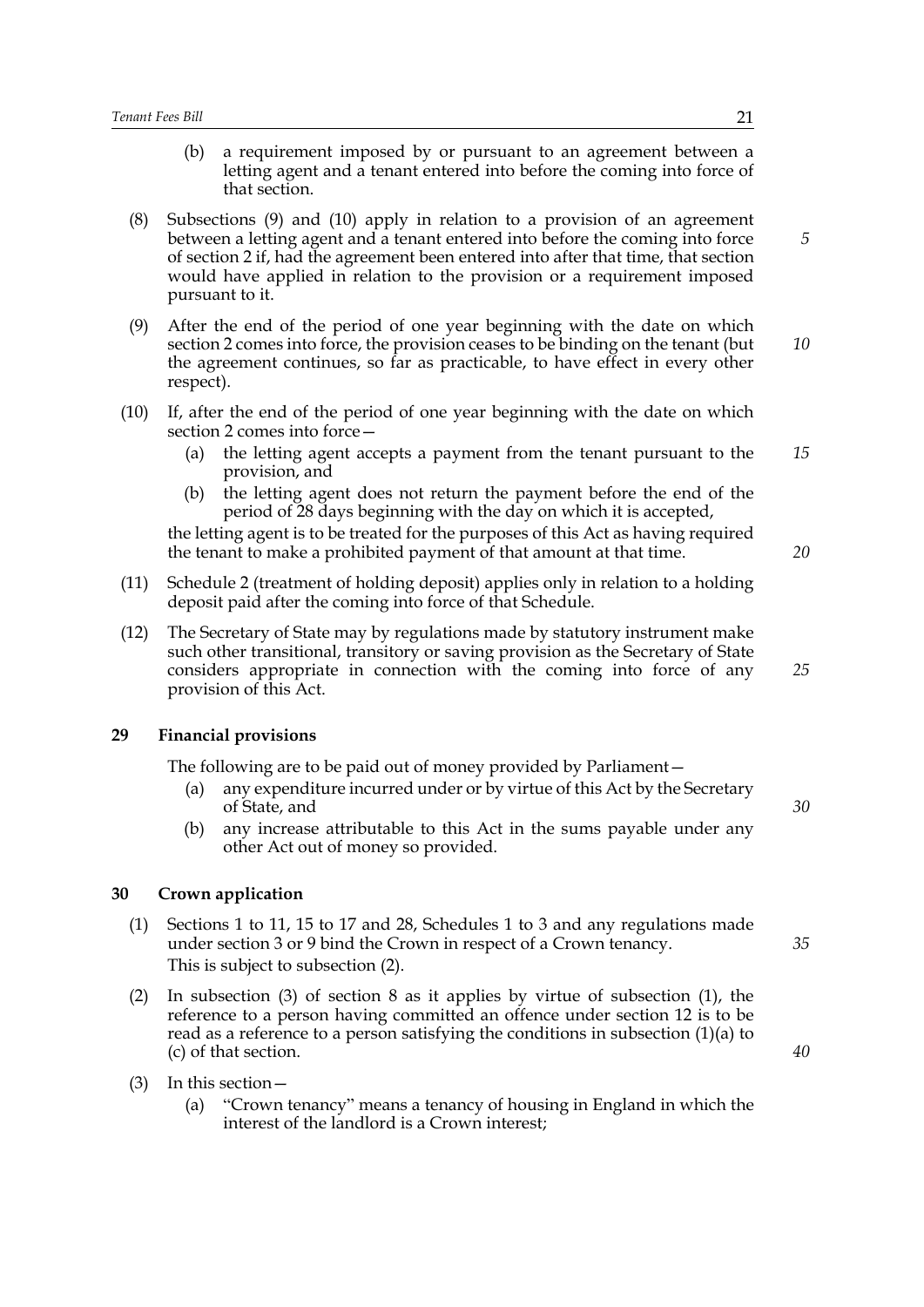(b) "Crown interest" means a Crown interest within the meaning of section 44(3) of the Housing Act 1988 which is capable of granting an assured shorthold tenancy under that Act.

#### **31 Extent**

|                                                                                            | This Act extends to England and Wales only, subject to subsection (2). |  |
|--------------------------------------------------------------------------------------------|------------------------------------------------------------------------|--|
| The following provisions extend to England and Wales, Scotland and Northern<br>Ireland $-$ |                                                                        |  |
| (a)                                                                                        | section $6(6)$ ;                                                       |  |
| (b)                                                                                        | section $7(4)$ ;                                                       |  |

- (c) section 24(10);
- (d) section 28(12);
- (e) section 29;
- (f) this section;
- (g) section 32;
- (h) section 33.

#### **32 Commencement**

- (1) This Act comes into force on such day as the Secretary of State appoints by regulations made by statutory instrument, subject to subsection (3).
- (2) Regulations under subsection (1) may appoint different days for different purposes.
- (3) The following provisions come into force on the day on which this Act is passed—
	- (a) section  $3(2)$  to  $(7)$ ;
	- (b) section 9;
	- (c) section  $22(4)$  and  $(5)$ ;
	- (d) section  $26(1)$ ;
	- (e) section 28(12);
	- (f) section 29;
	- (g) section 31;
	- (h) this section;
	- (i) section 33.

#### **33 Short title**

This Act may be cited as the Tenant Fees Act 2018.

*20*

*10*

*15*

*25*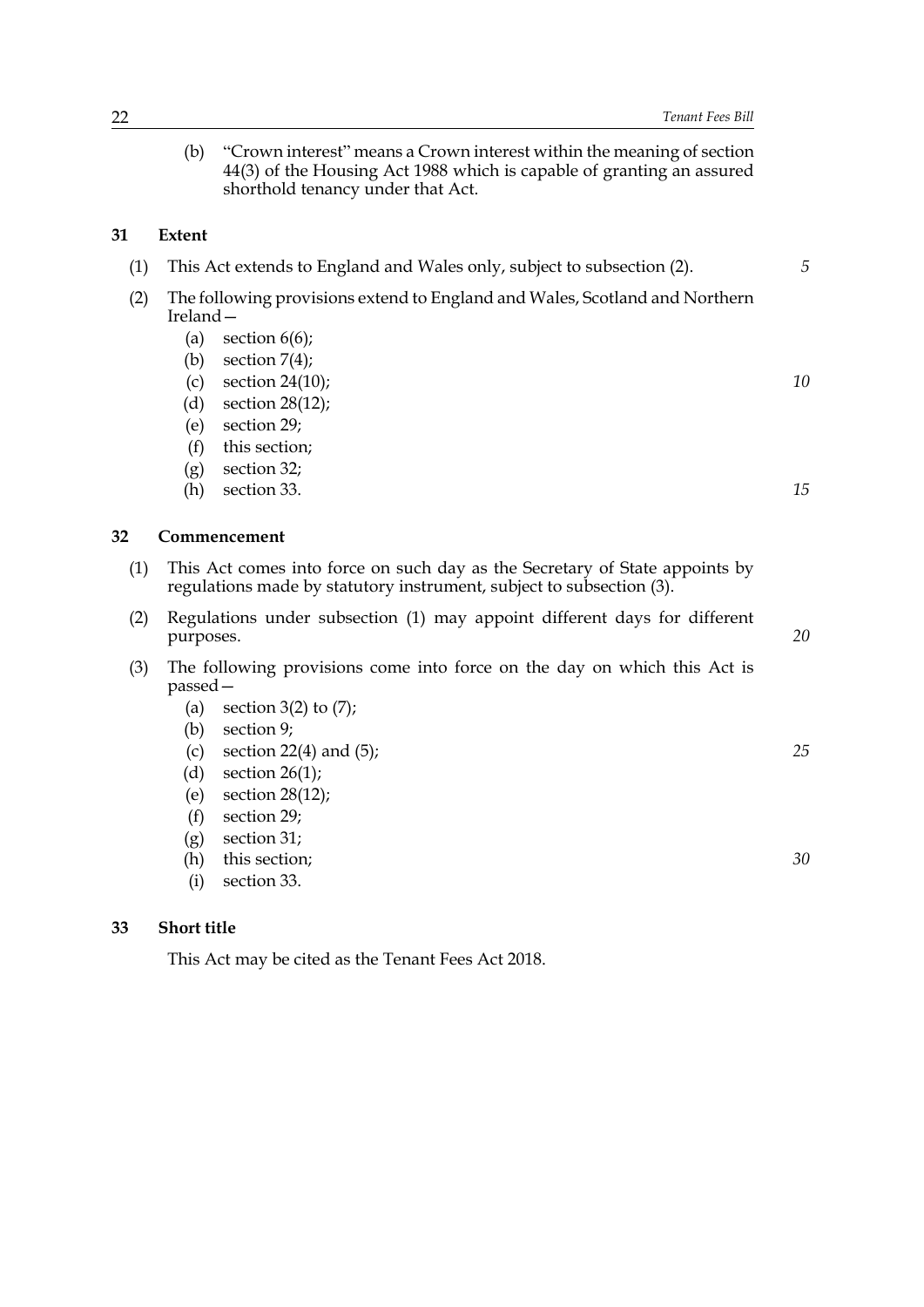## SCHEDULES

#### SCHEDULE 1 Section 3

#### PERMITTED PAYMENTS

#### *Rent*

- 1 (1) A payment of rent under a tenancy is a permitted payment.
	- (2) But, subject as follows, if the amount of rent payable in respect of any relevant period ("P1") is more than the amount of rent payable in respect of any later relevant period ("P2"), the additional amount payable in respect of P1 is a prohibited payment.
	- (3) Where there is more than one later relevant period in respect of which the amount of rent payable is lower than the amount of rent payable in respect of  $P1$  – *10*
		- (a) if different amounts of rent are payable for different later relevant periods, P2 is the relevant period for which the lowest amount of rent is payable;
		- (b) if the same amount of rent is payable for more than one later relevant periods, P2 is the first of those periods.

#### (4) The following provisions apply for the purposes of determining—

- (a) whether the amount of rent payable in respect of a relevant period is more than the amount of rent payable in respect of a later relevant period, and *20*
- (b) the difference between the amount of rent payable in respect of the earlier relevant period and that payable in respect of the later relevant period.
- (5) Where the later relevant period is a different length of time to the earlier relevant period, the amount of rent payable in respect of the later period is to be treated as the proportionate amount of rent that would be payable in respect of that period if it were the same length of time as the earlier period. *25*
- (6) There is to be left out of account any difference between the rent payable in respect of the earlier relevant period and the rent payable in respect of the later relevant period as a result of a variation of the rent payable in respect of the later period— *30*
	- (a) pursuant to a term in the tenancy agreement which enables the rent under the tenancy to be increased or reduced, according to the circumstances, or
	- (b) by agreement between the landlord and the tenant after the tenancy agreement has been entered into.

*5*

*15*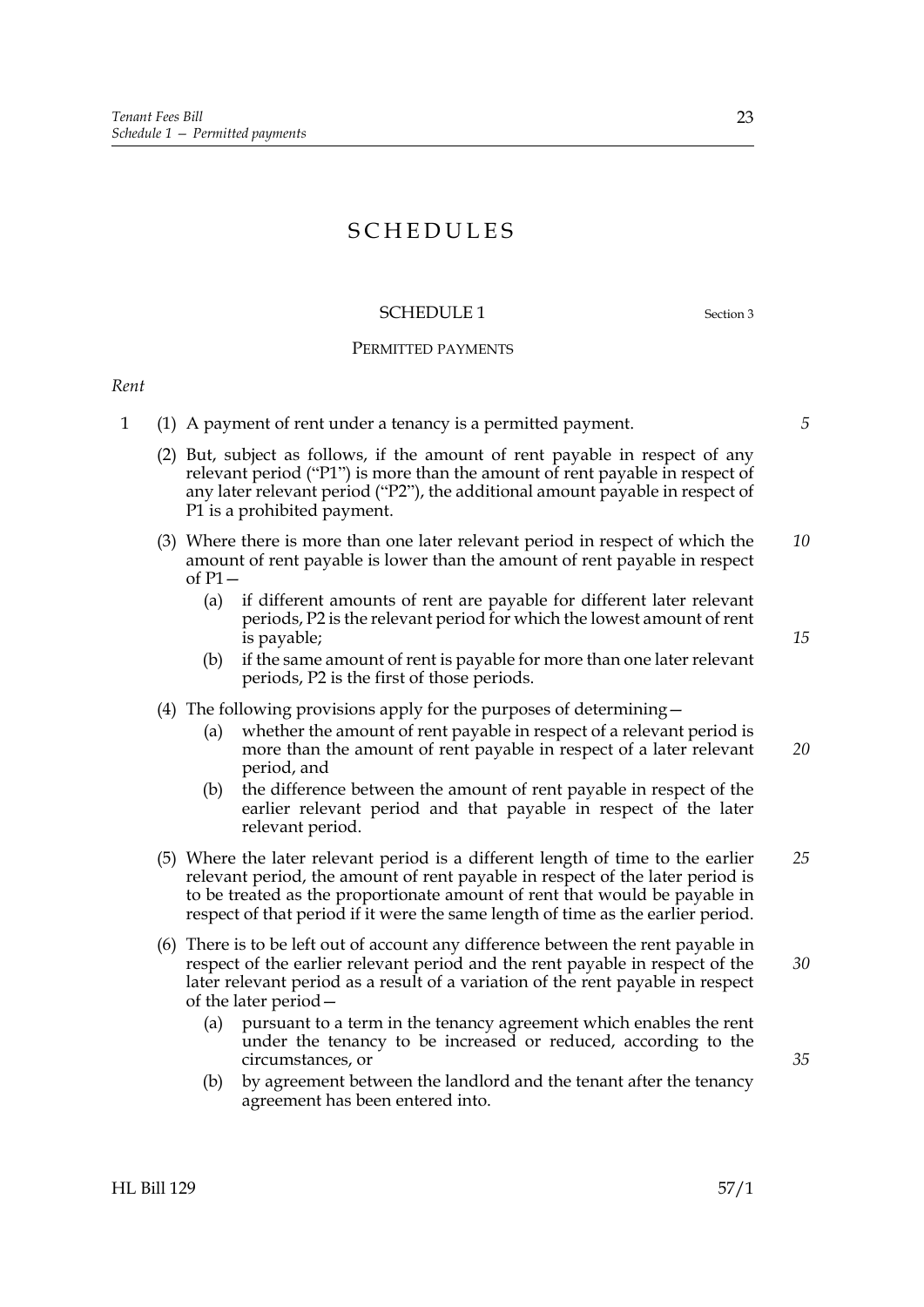- (7) In this paragraph "relevant period", in relation to a tenancy, means any period of time in respect of which rent is payable under the tenancy.
- (8) But "relevant period" does not include a period of time which begins after the end of one year beginning with the first day of the tenancy.

#### *Tenancy deposit*

- 2 (1) A payment of a tenancy deposit is a permitted payment.
	- (2) In this Act "tenancy deposit" means money intended to be held (by a landlord or otherwise) as security for—
		- (a) the performance of any obligations of a tenant, or

(b) the discharge of any liability of a tenant, arising under or in connection with a tenancy.

- (3) But if the amount of the tenancy deposit exceeds the amount of six weeks' rent, the amount of the excess is a prohibited payment.
- (4) In this paragraph—
	- (a) "six weeks' rent" means six times one week's rent, and
	- (b) "one week's rent" means the amount of the annual rent payable in respect of the tenancy immediately after its grant, renewal or continuance divided by 52.

#### *Holding deposit*

- 3 (1) A payment of a holding deposit is a permitted payment.
	- (2) In this Act "holding deposit" means money which is paid by or on behalf of a tenant to a landlord or letting agent before the grant of a tenancy with the intention that it should be dealt with by the landlord or letting agent in accordance with Schedule 2 (treatment of holding deposit).
	- (3) But if the amount of the holding deposit exceeds one week's rent, the amount of the excess is a prohibited payment. *25*
	- (4) In this paragraph "one week's rent" means the amount of the annual rent payable in respect of the tenancy immediately after its grant, renewal or continuance divided by 52.

#### *Payment in the event of a default*

- 4 (1) A payment in the event of a default by the tenant is a permitted payment if the tenancy agreement requires the payment to be made.
	- (2) In this paragraph "default" means a failure by the tenant to  $-$ 
		- (a) perform an obligation, or
		- (b) discharge a liability,

arising under or in connection with the tenancy.

- (3) But if the amount of the payment exceeds the costs which—
	- (a) are reasonably incurred by the landlord or letting agent as a result of the default, and
	- (b) are supported by evidence in writing which is provided to the person on whom the requirement to make the payment is imposed, *40*

*30*

*5*

*10*

*15*

*20*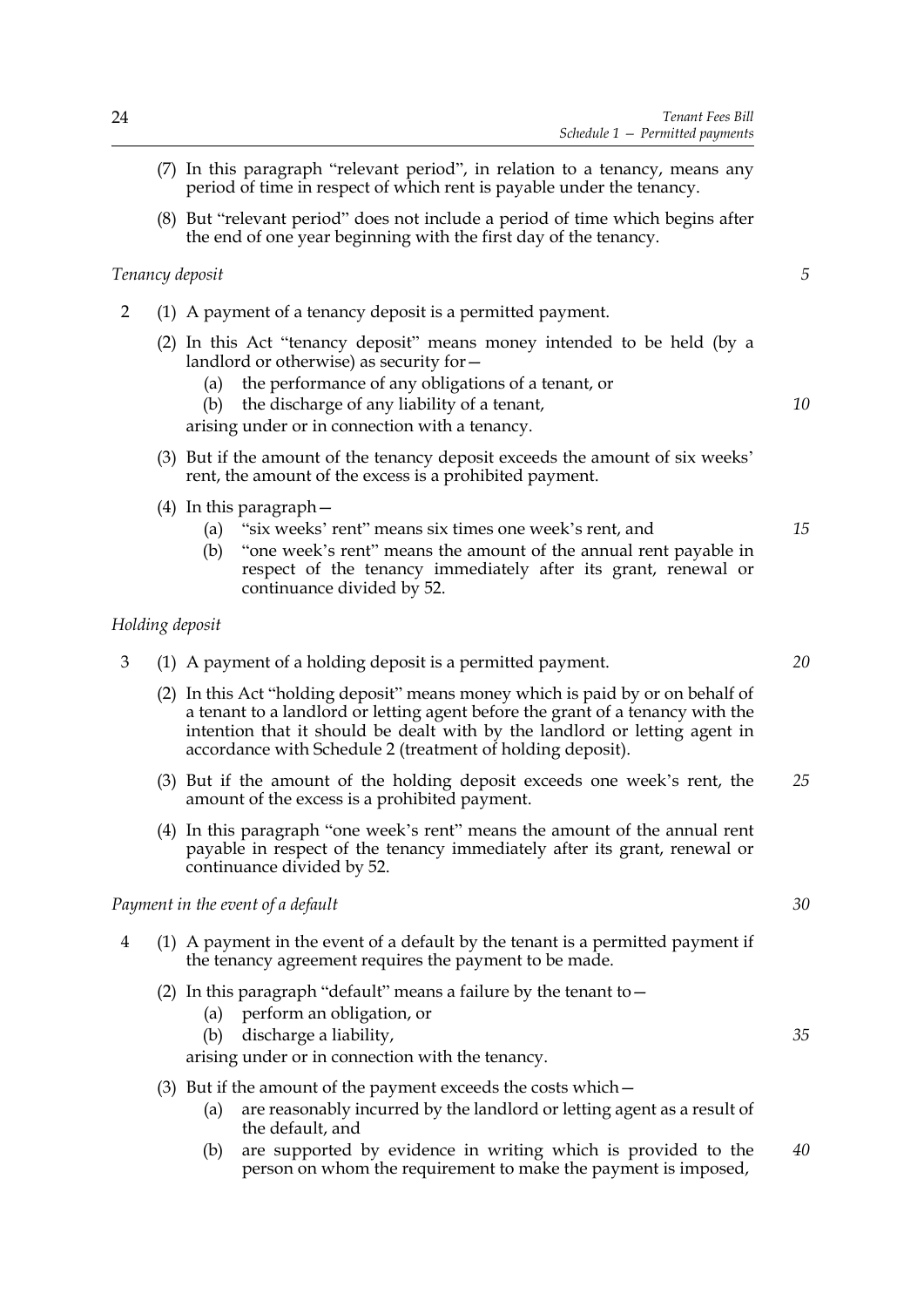the amount of the excess is a prohibited payment.

*Payment on variation, assignment or novation of a tenancy*

- 5 (1) A payment is a permitted payment if it is a payment—
	- (a) to a landlord in consideration of the variation, assignment or novation of a tenancy at the tenant's request, or
	- (b) to a letting agent in consideration of arranging the variation, assignment or novation of a tenancy at the tenant's request.
	- (2) But if the amount of the payment exceeds the greater of  $-$ 
		- (a) £50, or
		- (b) the reasonable costs of the person to whom the payment is to be made in respect of the variation, assignment or novation of the tenancy, *10*

the amount of the excess is a prohibited payment.

#### *Payment on termination of a tenancy*

- 6 (1) A payment is a permitted payment if it is a payment to a landlord in consideration of the termination of a tenancy at the tenant's request— *15*
	- (a) in the case of a fixed term tenancy, before the end of the term, or
	- (b) in the case of a periodic tenancy, without the tenant giving the period of notice required under the tenancy agreement or by virtue of any rule of law.
	- (2) But if the amount of the payment exceeds the loss suffered by the landlord as a result of the termination of the tenancy, the amount of the excess is a prohibited payment.
	- (3) A payment is a permitted payment if it is a payment to a letting agent in consideration of arranging the termination of a tenancy at the tenant's request— *25*
		- (a) in the case of a fixed term tenancy, before the end of the term, or
		- (b) in the case of a periodic tenancy, without the tenant giving the period of notice required under the tenancy agreement or by virtue of any rule of law.
	- (4) But if the amount of the payment exceeds the reasonable costs of the letting agent in respect of the termination of the tenancy, the amount of the excess is a prohibited payment.
	- (5) In this paragraph "fixed term tenancy" means any tenancy other than a periodic tenancy.

#### *Payment in respect of council tax*

- 7 (1) A payment to a billing authority in respect of council tax is a permitted payment.
	- (2) In this paragraph "billing authority" has the same meaning as in Part 1 of the Local Government Finance Act 1992 (see section 1(2) of that Act).

*20*

*5*

*40*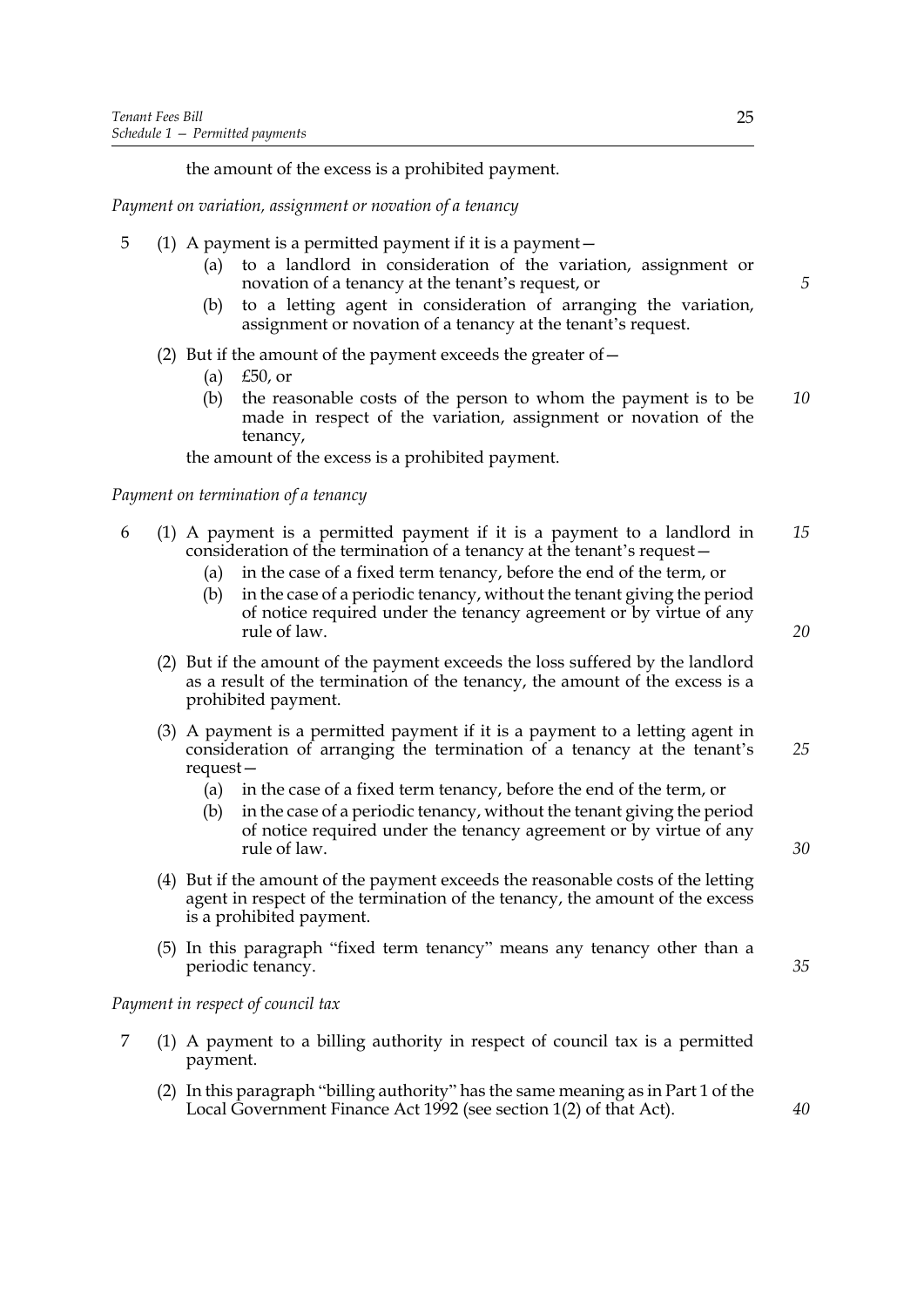*Payment in respect of utilities etc*

- 8 (1) A payment for or in connection with the provision of a utility is a permitted payment if the tenancy agreement requires the payment to be made.
	- (2) A payment towards energy efficiency improvements under a green deal plan (within the meaning of section 1 of the Energy Act 2011) is a permitted payment if the tenancy agreement requires the payment to be made.
	- (3) In this Act "utility" means—
		- (a) electricity, gas or other fuel, or
		- (b) water or sewerage.

#### *Payment in respect of a television licence*

- 9 (1) A payment to the British Broadcasting Corporation in respect of a television licence is a permitted payment if the tenancy agreement requires the payment to be made.
	- (2) In this paragraph "television licence" means a licence for the purposes of section 363 of the Communications Act 2003.

*Payment in respect of communication services*

- 10 (1) A payment for or in connection with the provision of a communication service is a permitted payment if the tenancy agreement requires the payment to be made.
	- (2) But, in the case of a payment to a landlord, if the amount of the payment exceeds the reasonable costs incurred by the landlord for or in connection with the provision of the service, the amount of the excess is a prohibited payment. *20*
	- (3) In this Act "communication service" means a service enabling any of the following to be used—
		- (a) a telephone other than a mobile telephone;
		- (b) the internet;
		- (c) cable television;
		- (d) satellite television.

#### SCHEDULE 2 Section 5

#### TREATMENT OF HOLDING DEPOSIT

#### *Application*

1 This Schedule applies where a holding deposit is paid to a landlord or letting agent in respect of a proposed tenancy of housing in England.

#### *Interpretation*

2 (1) In this Schedule, "the deadline for agreement" means the fifteenth day of the period beginning with the day on which the landlord or letting agent receives the holding deposit.

*10*

*15*

*5*

*25*

*35*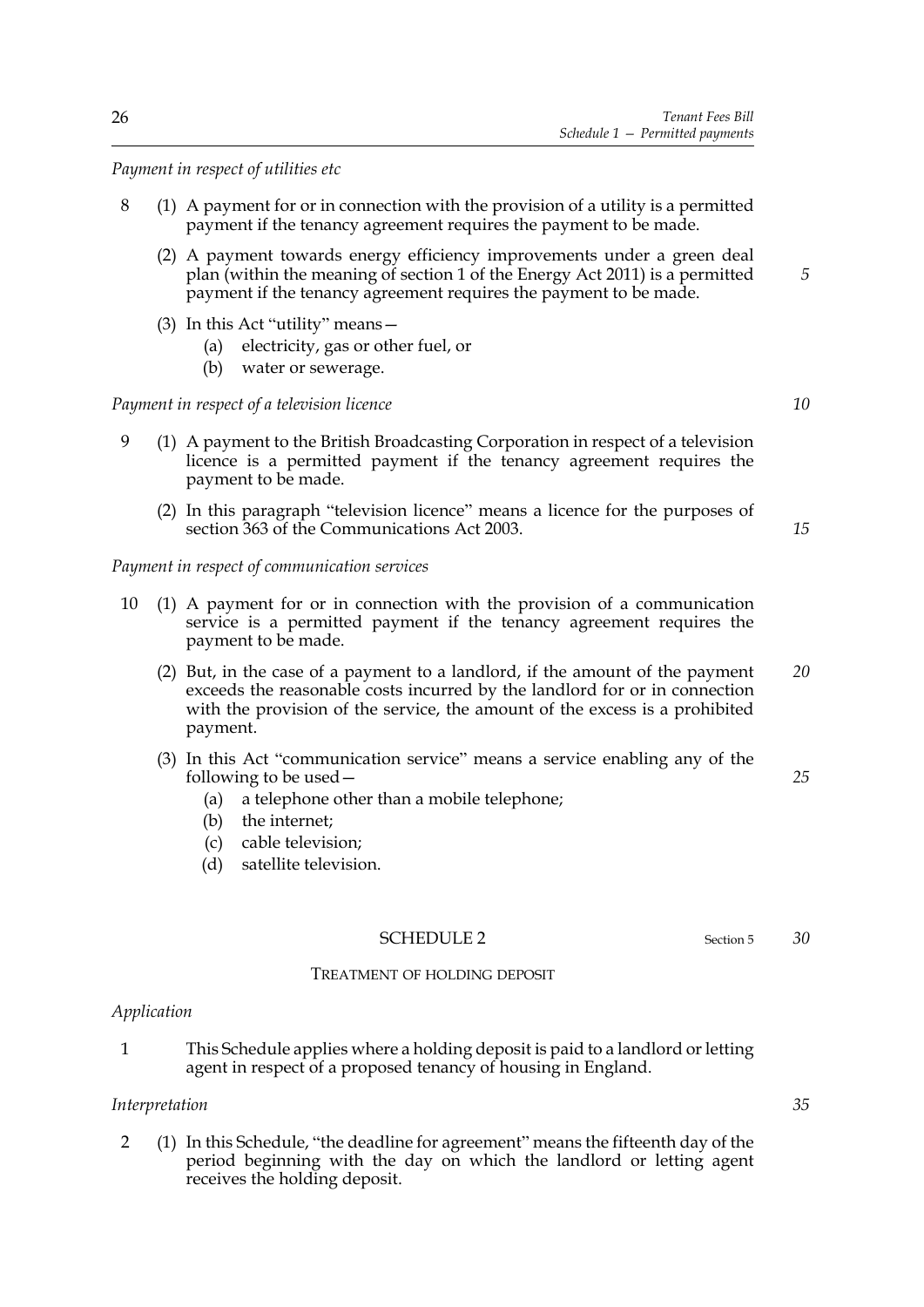(2) But the landlord or the letting agent may agree with the tenant in writing that a different day is to be the deadline for agreement for the purposes of this Schedule.

#### *Requirement to repay holding deposit*

- 3 Subject as follows, the person who received the holding deposit must repay it if  $-$ 
	- (a) the landlord and the tenant enter into a tenancy agreement before the deadline for agreement,
	- (b) the landlord decides before the deadline for agreement not to enter into a tenancy agreement, or
	- (c) the landlord and the tenant fail to enter into a tenancy agreement before the deadline for agreement.
- 4 The deposit must be repaid within the period of 7 days beginning with—
	- (a) where paragraph 3(a) applies, the date of the tenancy agreement,
	- (b) where paragraph 3(b) applies, the date on which the landlord decides not to enter into the tenancy agreement, or *15*
	- (c) where paragraph 3(c) applies, the deadline for agreement.

#### *Exceptions*

- 5 Paragraph 3(a) does not apply if or to the extent that the amount of the deposit is applied, with the consent of the person by whom it was paid—
	- (a) towards the first payment of rent under the tenancy, or
	- (b) towards the payment of the tenancy deposit in respect of the tenancy.
- 6 If all or part of the amount of the deposit is applied in accordance with paragraph 5(b), the amount applied is treated for the purposes of section 213 of the Housing Act 2004 (requirements in connection with deposits) as having been received by the landlord on the date of the tenancy agreement. *25*
- 7 Paragraph 3(b) or (c) does not apply if—
	- (a) the landlord is prohibited by section 22 of the Immigration Act 2014 (persons disqualified by immigration status) from granting a tenancy of the housing to the tenant,
	- (b) the landlord did not know, and could not reasonably have been expected to know, the prohibition applied before the deposit was accepted, and
	- (c) if the landlord has instructed a letting agent in relation to the proposed tenancy, the letting agent did not know, and could not reasonably have been expected to know, the prohibition applied before the deposit was accepted.
- 8 Paragraph 3(b) or (c) does not apply if the tenant provides false or misleading information to the landlord or letting agent and—
	- (a) the landlord is reasonably entitled to take into account the difference between the information provided by the tenant and the correct information in deciding whether to grant a tenancy to the tenant, or
	- (b) the landlord is reasonably entitled to take the tenant's action in providing incorrect or misleading information into account in deciding whether to grant such a tenancy.

*5*

*10*

*30*

*35*

*20*

*45*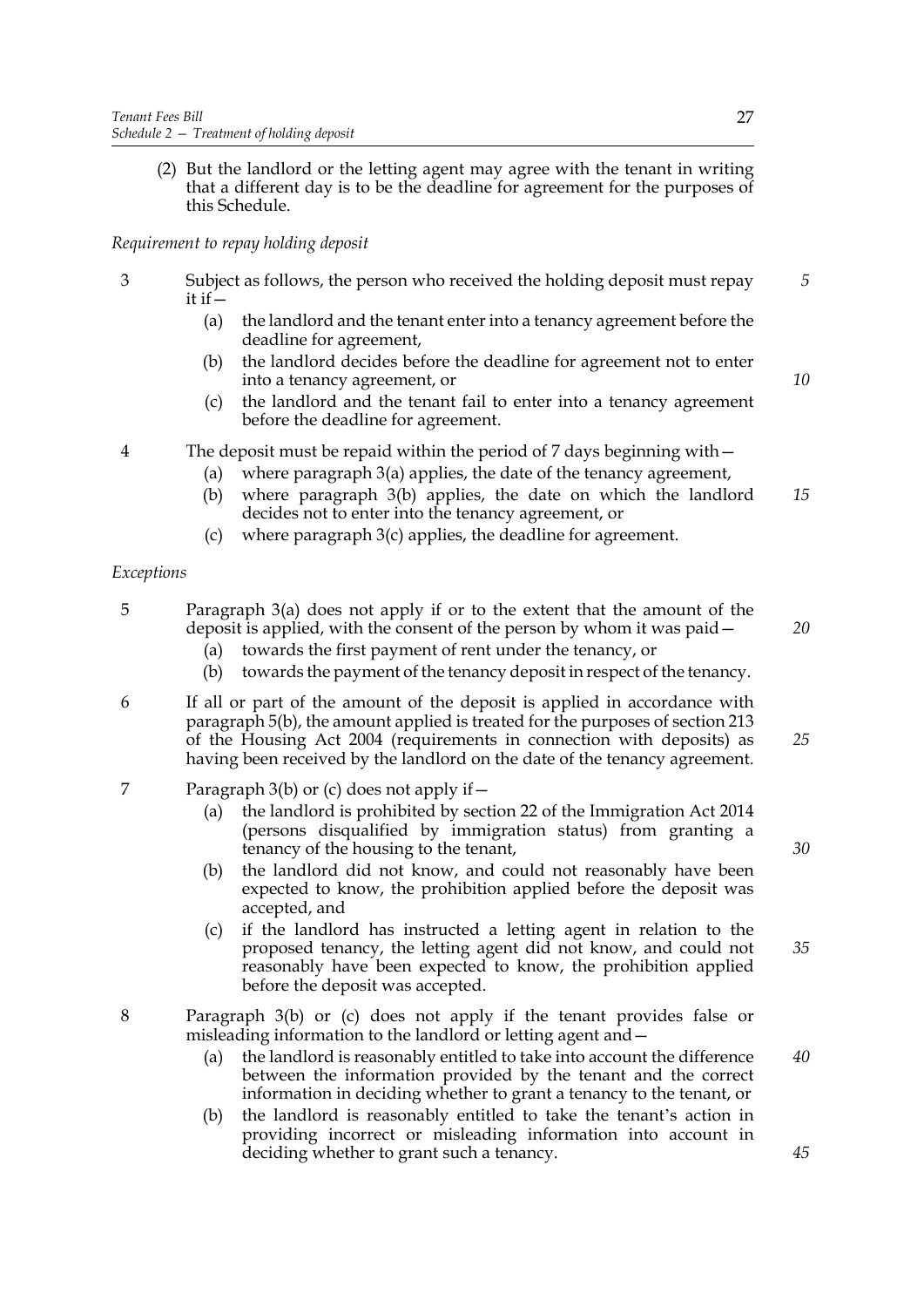9 Paragraph 3(c) does not apply if the tenant notifies the landlord or letting agent before the deadline for agreement that the tenant has decided not to enter into a tenancy agreement.

10 Paragraph 3(c) does not apply where the deposit is paid to the landlord if  $-$ 

- (a) the landlord takes all reasonable steps to enter into a tenancy agreement before the deadline for agreement, and
- (b) if the landlord has instructed a letting agent in relation to the proposed tenancy, the agent takes all reasonable steps to assist the landlord to enter into a tenancy agreement before that date, but
- (c) the tenant fails to take all reasonable steps to enter into a tenancy agreement before that date. *10*
- 11 Paragraph 3(c) does not apply where the deposit is paid to the letting agent if—
	- (a) the agent takes all reasonable steps to assist the landlord to enter into a tenancy agreement before the deadline for agreement, and
	- (b) the landlord takes all reasonable steps to enter into a tenancy agreement before that date, but
	- (c) the tenant fails to take all reasonable steps to enter into a tenancy agreement before that date.

#### SCHEDULE 3 Section 8

#### FINANCIAL PENALTIES ETC

#### *Interpretation*

- 1 (1) In this Schedule, references to a financial penalty include a reference to an amount which is required to be paid under section 10(2), (5) or (8) or 11(1).
	- (2) In this Schedule, references to imposing a financial penalty include A reference to requiring the payment of such an amount. *25*
	- (3) This paragraph does not apply to paragraph 4(4) (period for payment), 6(6) or (7) (appeals), 7 (recovery of financial penalty), 10 or 11 (proceeds of financial penalties).

#### *Notice of intent*

- 2 (1) This paragraph applies where an enforcement authority proposes to impose a financial penalty for a breach of section 1 (prohibitions applying to landlords) or 2 (prohibitions applying to letting agents) or Schedule 2 (treatment of holding deposit).
	- (2) Before imposing the financial penalty, the enforcement authority must serve a notice on the landlord or letting agent of its proposal to do so (a "notice of intent"). *35*
	- (3) The notice of intent must be served before the end of the period of 6 months beginning with the first day on which the enforcement authority has sufficient evidence of the breach, subject to sub-paragraph (4).

*15*

*5*

*20*

*30*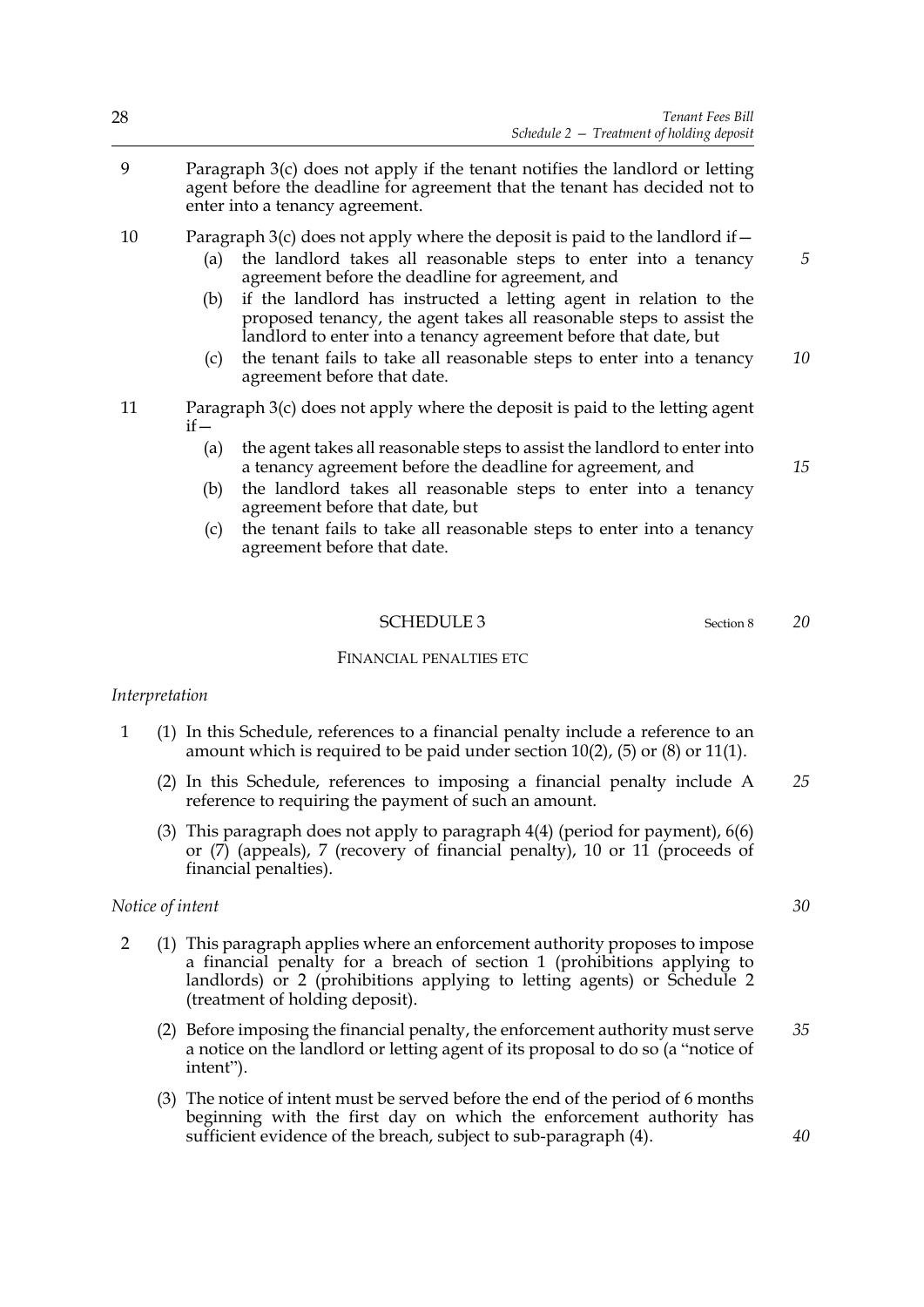- (a) at any time when the breach is continuing, or
- (b) within the period of 6 months beginning with the last day on which the breach occurs.
- (5) The notice of intent must set out—
	- (a) the date on which the notice of intent is served,
	- (b) the amount of the proposed financial penalty,
	- (c) the reasons for proposing to impose the penalty, and
	- (d) information about the right to make representations under paragraph 3. *10*

#### *Right to make representations*

3 A person who receives a notice of intent may, within the period of 28 days beginning with the day after the day on which the notice of intent was served, make written representations to the authority about the proposal to impose a financial penalty on that person. *15*

#### *Final notice*

- 4 (1) After the end of the period mentioned in paragraph 3 the enforcement authority must—
	- (a) decide whether to impose a financial penalty on the person, and
	- (b) if it decides to do so, decide the amount of the penalty.
	- (2) If the enforcement authority decides to impose a financial penalty, it must serve a notice on the person (a "final notice") imposing that penalty.
	- (3) The final notice must require the penalty to be paid within the relevant period.
	- (4) In sub-paragraph (3) "the relevant period" means—
		- (a) in relation to a financial penalty under section 8, the period of 28 days beginning with the day after that on which the notice is served;
		- (b) in relation to an amount which is required to be paid under section  $10(2)$ ,  $(5)$  or  $(8)$  or  $11(1)$ , the period specified in the notice.
	- (5) A period specified as mentioned in sub-paragraph (4)(b) must be a period of at least 7 days but not more than 14 days beginning with the day after that on which the notice is served.

|     | (6) The final notice must set out $-$         |    |  |
|-----|-----------------------------------------------|----|--|
| (a) | the date on which the final notice is served, | 35 |  |
| (b) | the amount of the financial penalty,          |    |  |
| (C) | the reasons for imposing the penalty,         |    |  |
| (d) | information about how to pay the penalty,     |    |  |
| (e) | the period for payment of the penalty,        |    |  |
|     | (f) information about rights of appeal, and   | 40 |  |

- (f) information about rights of appeal, and
- (g) the consequences of failure to comply with the notice.

*5*

*20*

*25*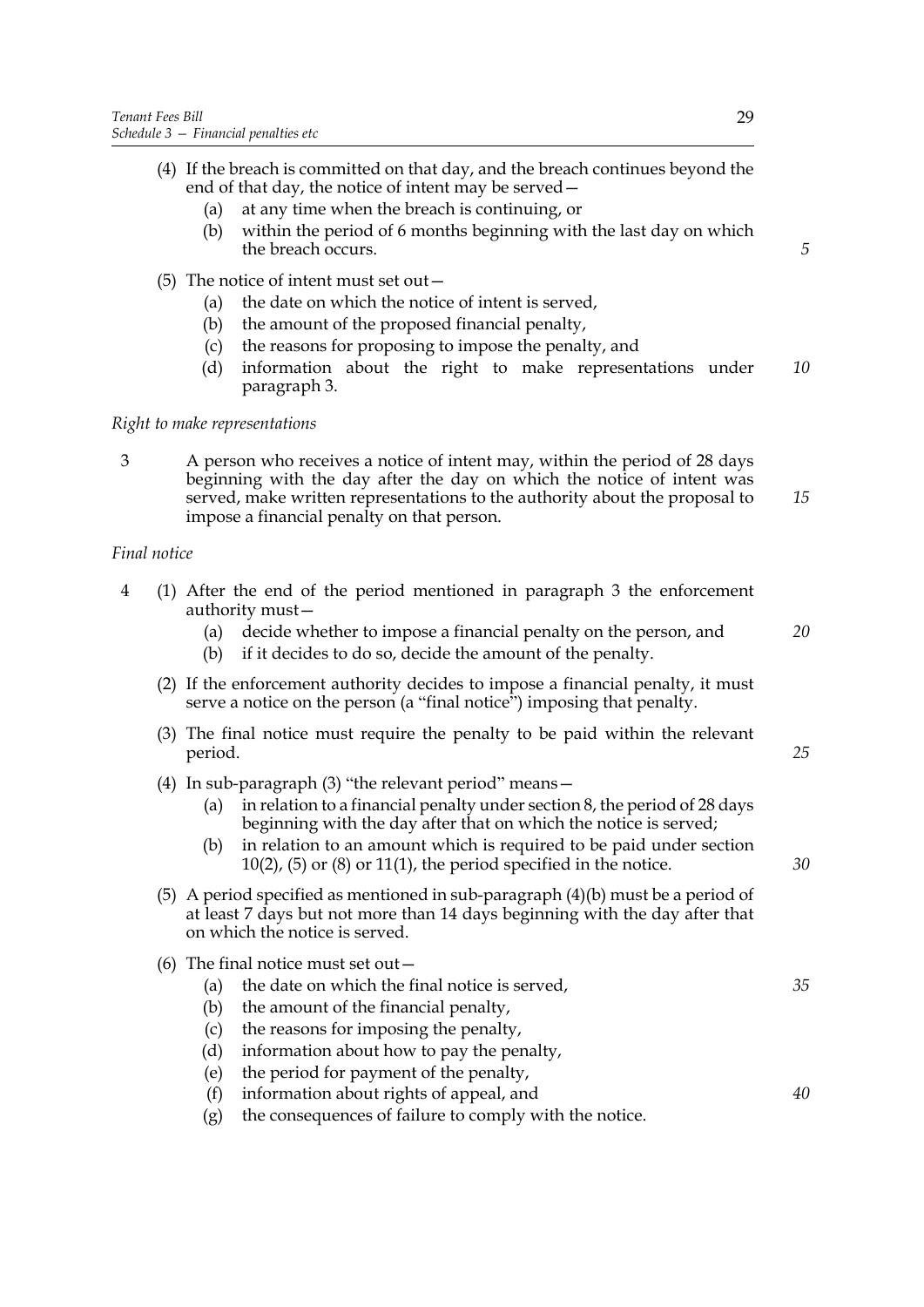*Withdrawal or amendment of notice*

- 5 (1) The enforcement authority may at any time—
	- (a) withdraw a notice of intent or final notice,
	- (b) reduce an amount specified in a notice of intent or final notice, or
	- (c) amend a notice of intent or final notice to remove the requirement to pay an amount which the authority required to be paid under section 10(2), (5) or (8) or 11(1).
	- (2) The power in sub-paragraph (1) is to be exercised by giving notice in writing to the person on whom the notice was served.

#### *Appeals*

*10*

*5*

- 6 (1) A person on whom a final notice is served may appeal to the First-tier Tribunal against—
	- (a) the decision to impose the penalty, or
	- (b) the amount of the penalty.
	- (2) An appeal under this paragraph must be brought within the period that is the relevant period in relation to the penalty by virtue of paragraph 4(4). *15*
	- (3) If an appeal is brought under this paragraph, the final notice is suspended so far as it relates to the penalty which is the subject of the appeal until the appeal is finally determined, withdrawn or abandoned.
	- (4) An appeal under this paragraph—
		- (a) is to be a re-hearing of the authority's decision, but
		- (b) may be determined having regard to matters of which the authority was unaware.
	- (5) On an appeal under this paragraph the First-tier Tribunal may quash, confirm or vary the final notice.
	- (6) The final notice may not be varied so as to make it impose a financial penalty of more than £5,000 unless section 8(3) applies.
	- (7) If section 8(3) applies, the final notice may not be varied so as to make it impose a financial penalty of more than £30,000.

#### *Recovery of financial penalty*

- 7 (1) This paragraph applies if a person who is liable to pay a financial penalty under section 8 does not pay the whole or any part of that financial penalty in accordance with the final notice imposing that penalty.
	- (2) The enforcement authority which imposed the financial penalty may recover the penalty or part on the order of the county court as if it were payable under an order of that court.
	- (3) In proceedings before the county court for the recovery of a financial penalty or part of a financial penalty, a certificate which is—
		- (a) signed by the chief finance officer of the authority which imposed the penalty, and
		- (b) states that the amount due has not been received by a date specified in the certificate,

*20*

*25*

*30*

*35*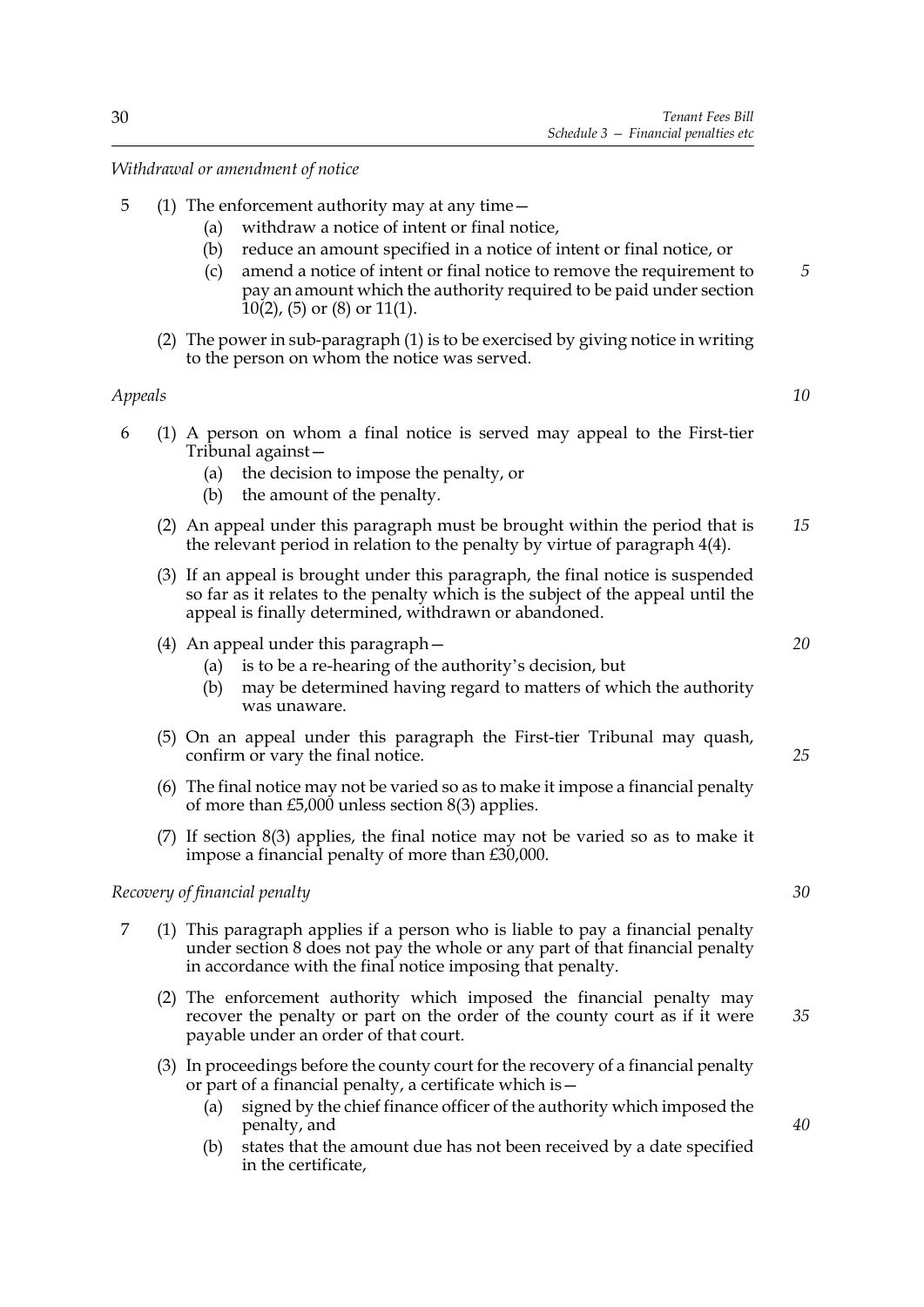is evidence of that fact.

- (4) A certificate to that effect and purporting to be so signed is to be treated as being so signed unless the contrary is proved.
- (5) In this paragraph, "chief finance officer" has the same meaning as in section 5 of the Local Government and Housing Act 1989.

#### *Recovery of prohibited payment etc*

- 8 (1) This paragraph applies if a person who is liable to pay an amount under section 10(2), (5) or (8) or section 11(1) does not pay the whole or any part of that amount in accordance with the final notice requiring payment of that amount.
	- (2) The relevant person may recover that amount or part on the order of the county court as if it were payable under an order of that court.

#### *Assistance to recover prohibited payment etc*

- 9 (1) An enforcement authority may help a relevant person to make an application under paragraph 8(2).
	- (2) An enforcement authority may, for example, help the relevant person to apply by conducting proceedings or by giving advice to the relevant person.

#### *Proceeds of financial penalties*

- 10 Where an enforcement authority imposes a financial penalty under this Act, it may apply the proceeds towards meeting the costs and expenses (whether administrative or legal) incurred in, or associated with, carrying out any of its enforcement functions under this Act or otherwise in relation to the private rented sector. *20*
- 11 Any proceeds of a financial penalty imposed under this Act which are not applied in accordance with paragraph 10 must be paid to the Secretary of State. *25*
- 12 (1) In paragraph 10, "enforcement functions in relation to the private rented sector" means enforcement functions relating to—
	- (a) residential premises in England that are let, or intended to be let, under a tenancy,
	- (b) the common parts of such premises,
	- (c) the activities of a landlord under a tenancy of residential premises in England,
	- (d) the activities of a person carrying on English letting agency work within the meaning of section 54 of the Housing and Planning Act 2016 in relation to such premises, or *35*
	- (e) the activities of a person carrying on English property management work within the meaning of section 55 of the Housing and Planning Act 2016 in relation to such premises.
	- (2) For the purposes of this paragraph "residential premises" has the meaning given by section 1 of the Housing Act 2004 except that it does not include social housing. *40*
	- (3) For the purposes of this paragraph, "tenancy" means—

*10*

*5*

*15*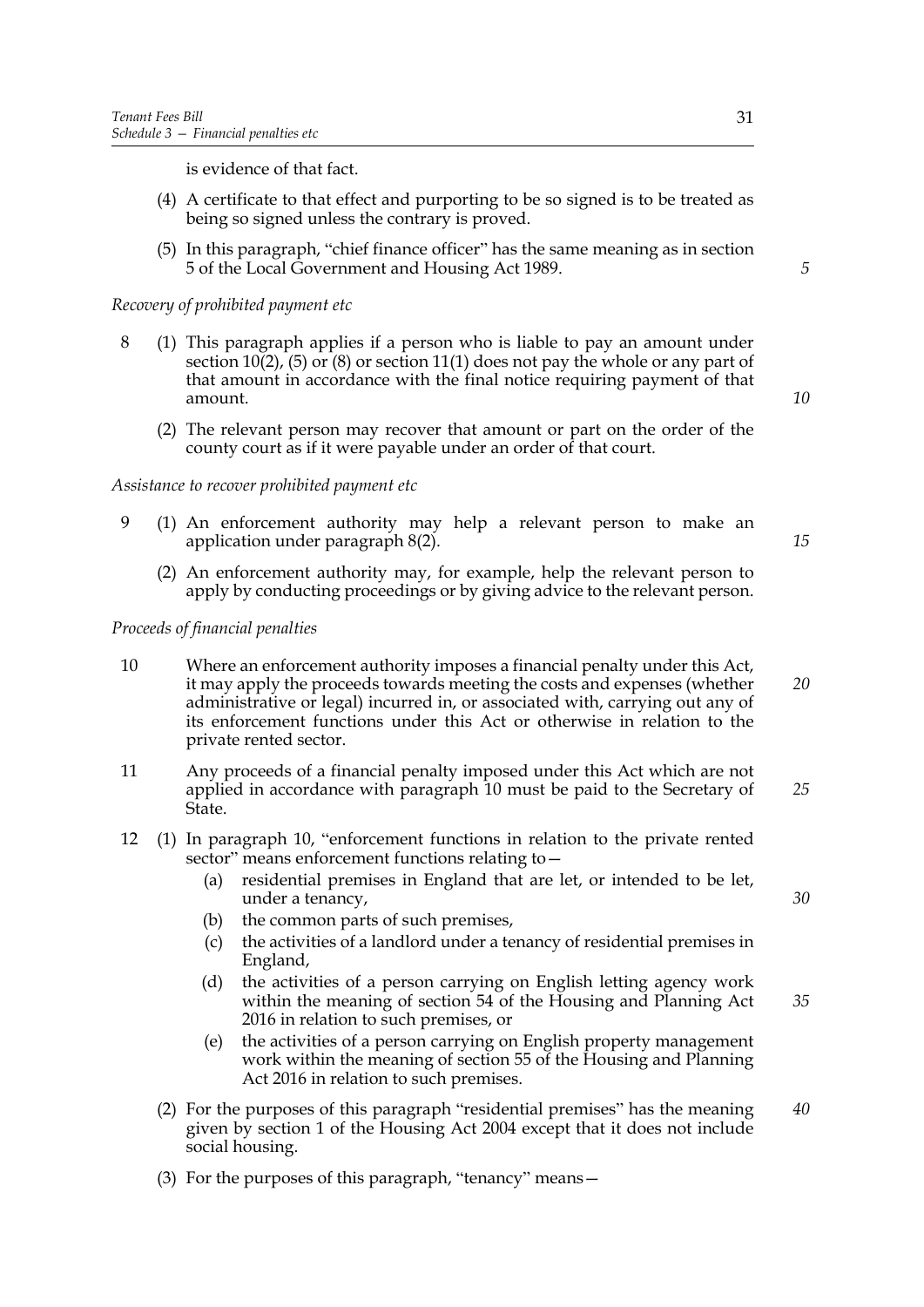- (a) a tenancy, whether or not the tenancy is an assured shorthold tenancy, or
- (b) a licence to occupy.